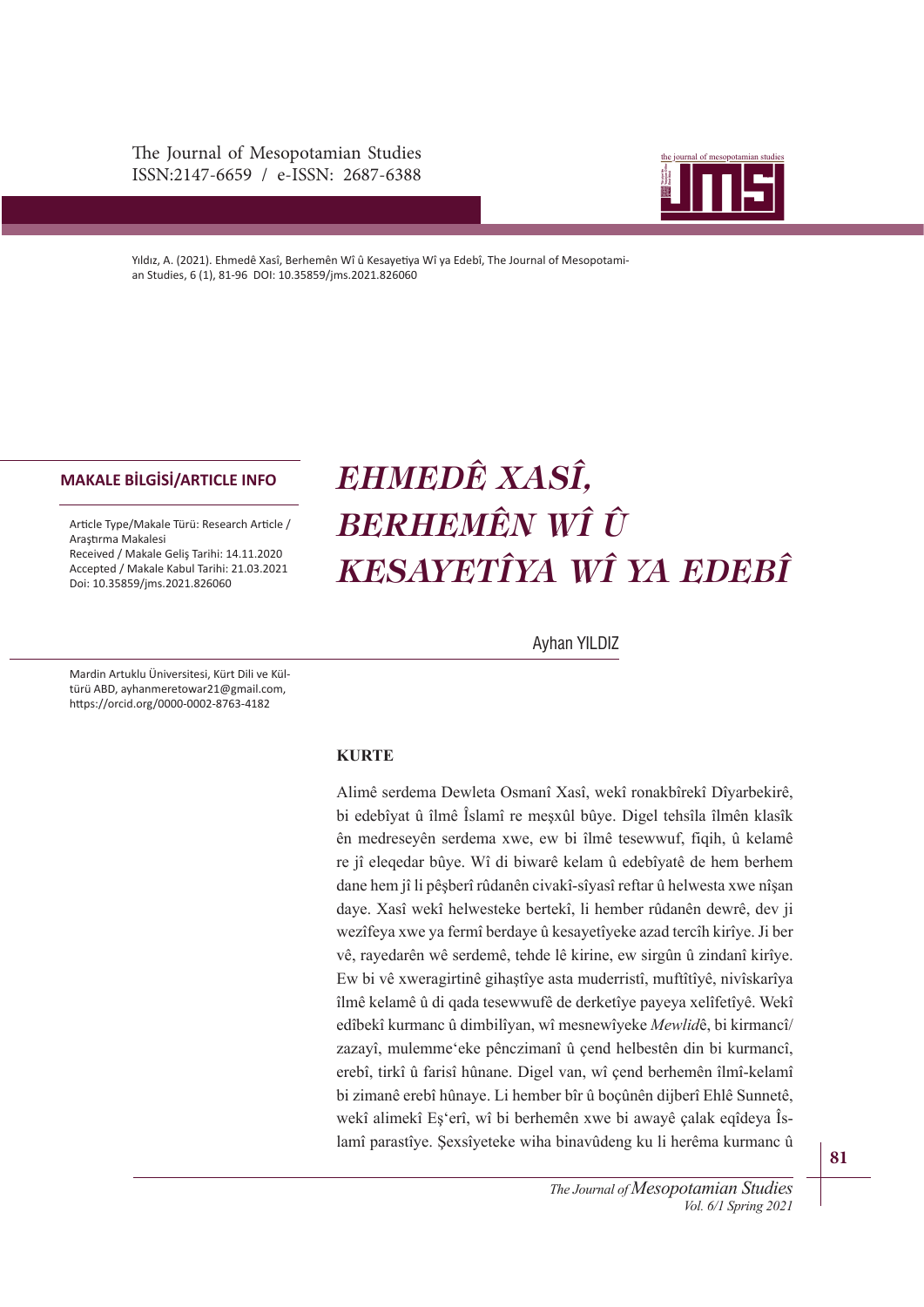dimbilîyan bûye xwedan pile û payeyeke bala û kesayetîyeke wiha mezin û girîng, bi qenaeta me hîna jî bi awayê ku heq bike nehatîye naskirin. Me nîyet bi vê lêkolînê, hîn baştir danasîna wî ye. Heta nuha hin xebat û lêkolîn li ser Xasî hatine kirin; bes me xwest em çend alîyên wî yên cîyawaztir derxînin pêş û li ser binemal, jîyan, berhem, kesayetîya wî ya edebî û helwesta wî ya alimane lêkolîn bikin.

Peyvên Sereke: Xasî, fiqih, kelam, edebîyat, rewşenbîr, zazakî

#### **Ahmedê Xasî, Eserleri ve Edebi Kişiliği**

# **ÖZ**

Osmanli dönemi alimi Xasî, bir Diyarbakır aydını olarak edebiyat ve İslami ilimlerle uğraşmıştır. Dönemindeki klasik medrese ilminin yanı sıra tasavvuf ilmi, İslam hukuku ve kelam ilmiyle de ilgilenmiştir. O bu alanda eser verdiği gibi, döneminin toplumsal ve siyasi olaylarına karşı da alimane bir tavır ve duruş sergilemiştir. Xasî, dönemin gelişmelerine karşı bir tavır olarak resmi görevinden istifa etmiş, özgür bir şahsiyet olarak kalmıştır. Bu yüzden o dönemdeki yöneticiler ona eziyet etmiş, onu sürmüş ve zindana atmıştır. O bu duruşuyla müderrislik, müftülük, kelam ilmi yazarı derecesine ulaşmış, tasavvuf alanında da halifelik seviyesine yükselmiştir. Bir Kurmanc ve Dimbilî edibi olarak bir Zazaca *MeYlit* mesnevisinin yanı sıra, beş dilli bir mülemma, birkaç Kurmancca, Arapça, Türkçe ve Farsça şiir yazmıştır. Ayrıca o, kelami-ilmi birkaç eser de Arapça yazmıştır. O, Ehl-i Sünnete karşı sergilenen karşıt görüş ve düşüncelere, bir Eş'ari alimi olarak eserleriyle İslami Akideyi aktif şekilde savunmuştur. Kurmanc ve Dimbilîlerin bölgesinde yüksek makam ve mertebelere yükselmiş böylesi ünlü, büyük ve önemli bir şahsiyet, kanaatimizce hala hakkettiği ölçüde tanıtılmamıştır. Bu araştırmayla niyetimiz onu daha da iyi tanıtmaktır. Şimdiye kadar Xasî üzerine bazı çalışma ve araştırmalar yapılmıştır; ancak biz onun daha farklı birkaç yönünü öne çıkaralım, onun aile geçmişi, yaşamı, eserleri, edebî kişiliği ve alimane tavır ve duruşunun araştırmak istedik.

**Anahtar Sözcükler:** Xasî, Fıkıh, Kelam, Edebiyat, Aydın, Zazakî

## **Ahmed Xasî , His Works and Literary Identity**

## **ABSTRACT**

The Ottoman-period scholar Xasî, as an intellectual of Diyarbakir, was engaged in Islamic literature and science. In addition to studying the classical sciences of the madrasas of his time, he was also interested in the sciences of tasawwuf, fqh, and theology. He has produced works in the feld of theology and literature, and showed his attitude and position towards socio-political events. Xasî has resigned from his official position as a reactionary attitude towards the events of the period and has preferred a free personality. Therefore, the authorities of the time mentioned, put pressure on him, exiled and imprisoned him. With this self-sacrifce, he reached the level of muderis (educater), mufti, and theologian and became a caliph in the feld of Sufsm. As a Kurmanji and Dimbilian author, he wrote a Mewlid, in Kirmanji/Zazaki, a fve-language mulemma, and several other poems in Kurmanji, Arabic, Turkish, and Persian. In addition, he has produced several scientifc-theological works in Arabic. Against the views and opinions of the Sunnis, as an Ash'ari scholar, he has actively defended the Islamic faith with his works. Such a well-known personality, who has had such a high and important level of attention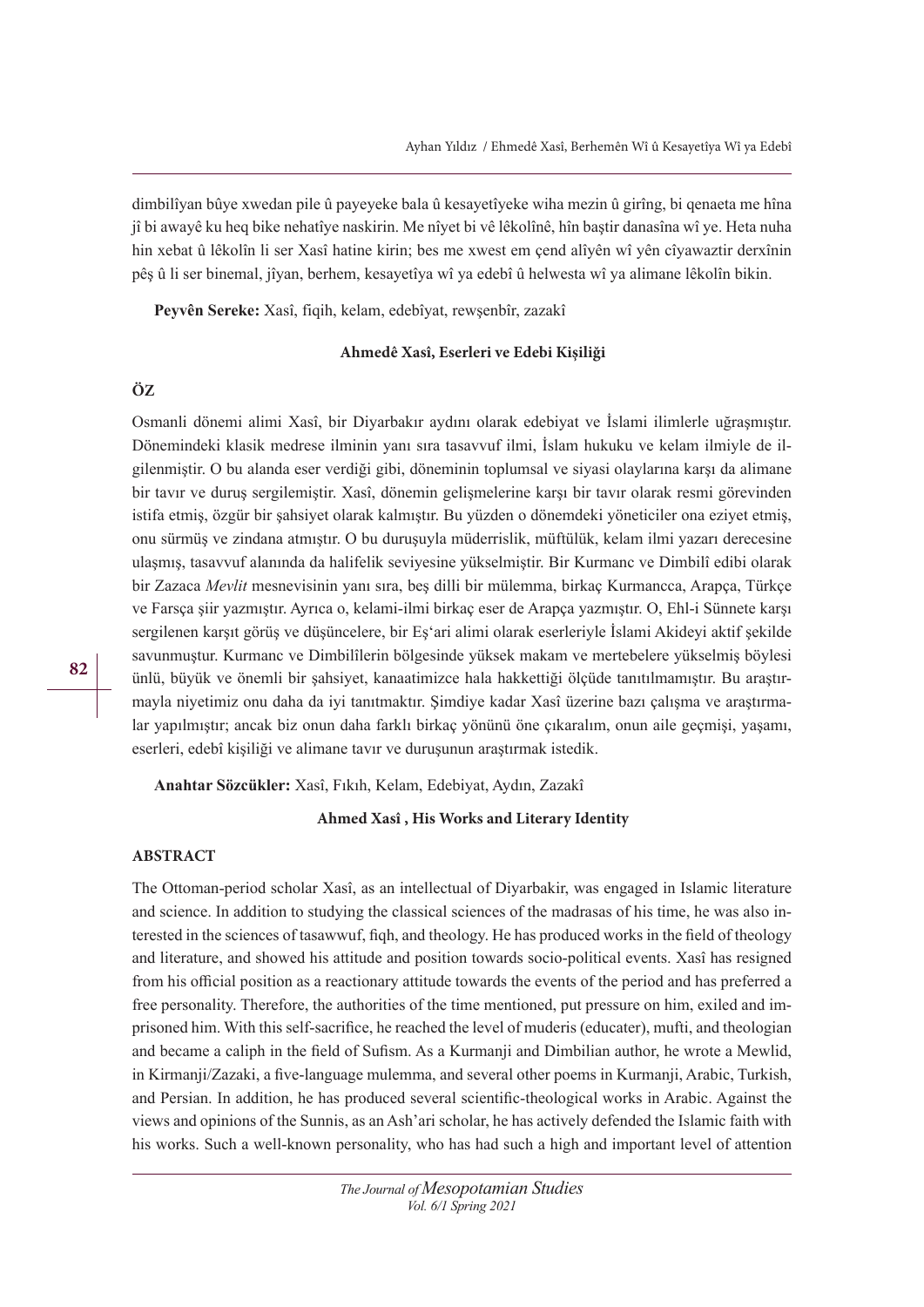and personality in the Kurmanji and Dimbili region, is still not recognized in our opinion as a way to deserve it. Our intention with this study is to better introduce him. So far some work and research has been done on Xasî; we just wanted to highlight some of his diferent aspects and study his background, life, works, his literary personality and his scholarly attitude.

Keywords: Xasî, Fiqh, Theology, Literature, Intellectual, Zazaki

#### **Extended Summary**

Xasî (1864-1951) is originally a nobleman of the Dimbili dynasty. In his time, he had a good education of the madrasas of Diyarbakir. During his youth (1900) the Kurmanji and Dimbil nobles started patriotic movements, formed associations and he assisted and joined them. There have indeed been many great social and political events in his time. The Kurds' appearances are linked to the Ottoman Islamic caliphate. In 1900, a group called the Kurdistan Azm-i Kavi Cemiyeti (foundation) was founded, and Xasî was one of its founders at the age of 36. During his lifetime (when he was 44 years old) the authorities of the Ottoman state in 1908 announced Constitution II. and the election process begins. Xasî would then, as a great scholar and scholar of the region and the Ottomans, verbally and behaviourally criticize certain movements and behaviours of the Unionists. Following the election of the Union and Progress Party cadres and the beginning of politics in the Meb'usan (parliaments) Assembly, their officials, Xasî, along with some prominent opposition figures and leaders of the region, were exiled to Rhodes Island in 1909. Xasî sends a letter to the Ottoman sultan two years later and the sultan visits him. After a great deal of experience in the presence of Shaykh al-Islam in the state he succeeds and the sultan leaves him and his free friends with gifts. Xasî returns to Diyarbakir. Xasî started to be a manager in the centre of Diyarbakir during these years. In 1918, Xasî became the mufti of Lice. In the World War I, the Ottoman Empire collapses, Western Anatolia is occupied, and the Turkish National Liberation War begins. Kuvay-i Milliye starts the War of National Liberation against the Western occupiers and Xasî, along with the muftis of his time, supports this movement with the fatwa of Ankara (1920). After the Anatolian National War, politicians established a new republic (1923) and a year later  $(1924)$  removed the Caliphate from politics. Xasî resigned from the official mufti in the same year in opposition to the removal of the Caliphate.

Xasî writes literary and scientifc works in the form of text and poems. The language of his works is generally Arabic, his Mewlid is in Zazaki language, his works related to belief and theology and his criticism (hicwiye) poetry are in Arabic, his poetry is in Turkish, his murabbiyyah, his hymn and his hijwiyyah are in Kurmanji. His poetry is in fve languages: Arabic, Persian, Turkish, Kurmanji and Zaza. Most of his works remained as manuscripts and were distributed only among the sheikhs and madrasa scholars. Mewlid is not among his other unpublished works and some of them have not yet been found as well.

In this work, the family, biography, works and literary, scientifc and Suf personality of Mela Ahmad Xasî have been studied. His relationship with the patriotic Kurmanji and Dimbili nobles of the region, the appearances of the allied allies of the region, the Ottoman authorities of the region and the sultans of Istanbul have been studied.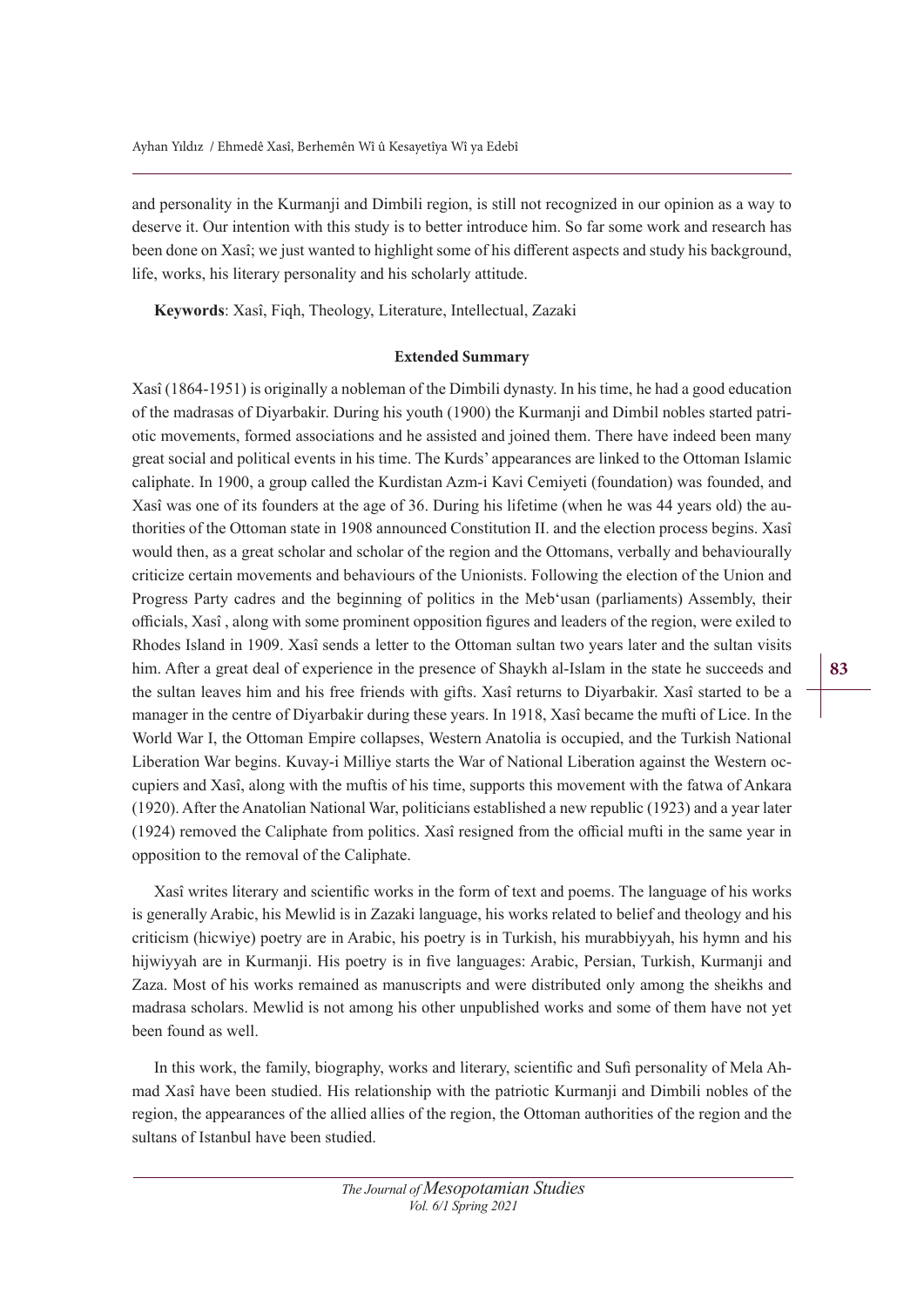## **Destpêk**

Di edebîyata zazakî de nivîskar û şairê yekem ku berhemên wî bi zimanê erebî, tirkî, kurmancî û kirmancî hatine belavkirin, Mela Ehmedê Xasî (1864-1951) ye ku wekî ronakbîr û alimekî muxalif ê serdema osmanî û komara nû jîyaye. Çawa ku wî di biwarê zanista Îslamî ya kelamê de reddîyye û berhemên menzûm hûnaye, di biwarê edebîyata klasîk de jî berhem nivîsîne. Xasî di serdema osmanî de muderristîya medreseya Dîyarbekirê kirîye û digel ku wezîfeya muftîtîyê di serdema ewil a Komara Tirkîyeyê de îfa kirîye jî, wî ji bo xatirê nêrîn, raman û bawerîyên xwe yên dijber û qedir û qîmeteke payeberz a nava gelê xwe, li ser hemd û hişê xwe, dest ji muftîtîya fermî vekêşaye û wekî alimekî herêmê, bi hişmendîyeke azad berdewamî daye kar û barên xwe yên îlmî û entelektuelî. Wî bîrûboçûnên xwe hem bi awayê nivîskî hem jî bi awayê devkî li pêşberî rûdan û dîyardeyên serdema xwe derbirîne. Bi vî awayî wî hem bala kesayetên heremê hem jî yên navendî kêşaye. Ev reftar û helwesta wî ya wê hingê zû bi zû, ne di nav alim û edîbên herêmê de, ne jî di nav zanyarên osmanî yên serdemê de dihê dîtin.

Herçiqas li ser Xasî çend lêkolînên zanistî hatine kirin jî<sup>1</sup> alîyê alimî, hîna jî li gor asta pêwist baş nehatîye dayîn. Çawa ku Xasî karîye di pileya edebîyata klasîk de berhemeke menzûm a mîna *Mewlîd*ê bi zimanê xwe yê maderî kirmancî/zazayî bihûne, wî herwisa karîye bi rehetî di warê îlmî de bi zimanê erebî, farisî, kurmancî û osmanî/tirkî jî berhemên edebî û zanistî jî binivîse.Honrawa wî ya *mulemma*yî<sup>2</sup>, delîlê wê behremendîya wî ye ku karîya digel kirmancî û kurmancî, bi erebî, farisî û tirkî jî bîrûrayên xwe bi teşeyê nezmê bihûne. Menzûme, reddîye û qesîdeyên wî yên bi erebî, delîlê hostetîya wî ya zimanê fexrê yê erebî ye ku wê hingê erebî, di nav alimên medreseyan de zimanê îlim e. Helbesta wî ya bi zimanê tirkî, digel şarezatîya wî ya îlmê Îslamî, nîşaneya îlmê wî yê edebî ye jî ku wî ew bi kêşa kîteyî û bi zimanekî zelal hûnaye. Xasî çawa ku pisporîya xwe di îlmê kelamê de bi van menzûmeyên xwe nîşan daye, wî şarezatîya xwe ya di warê edebîyatê de jî bi menzûmeya xwe ya kurmancî ku di teşe û dirûvê destanê de hûnaye û bi helbesta xwe ya dîdaktîk a bi zimanê tirkî nîşan daye. Bi vî awayî qenaet çê dibe ku cîyê Xasî di edebîyata erebî, farisî, tirkî, kurmancî û kirmancî de divê bihe tesbîtkirin û heqqê wî yê edebî-hunerî, di xebatên antolojîyan de bihe dayîn.

Menzûmeya wî ya bi erebî ya bi navê *Busrê'l-'Îbad fî 'Îlmi'l-Itîqad [Mizgînîya Ebdan di Zanista Bawerîyê de]*, ya bi navê *Esmaullahi'l-Husna*, her du *Reddîyey*ên wî yên kelamî/eqîdeyî yên ku teşeyên wan ên edebî pexşanî û nezmî ne, *Xezela Tirkî, Xezela Mulemme'î, Murebbe'a Kurmancî, Medhîye* û *Destana Kurmancî* ku heta niha zêde kesî behsa wan nekirîye, bi vê xebatê dê cara ewil bibin mijara lêkolînan. Ev hêlên vê xebatê, bi van alîyên xwe yên nû, dibe ku di biwarê edîbî, rewşenbîrî û alimîya Xasî de derîyên nû li ber cîhana îlim û edebîyata kirmancî, kurmancî û Îslamî veke. Bi taybetî di biwarê dîroka Îlmê Kelama Îslamî û Usûla Dîn de dibe ku çirayeke din jî vêkeve û alimên vê qadê, ji nêrîn û şiroveyên Xasî yên di vê biwarê de mifa werbigirin. Ji ber van hêl û alîyên xwe yên edebî, ramanî û îlmî, li gor qenaeta me ev mijar girîng e û hêjayî lêkolînê ye.

<sup>1</sup> Ahmet Erkol ku li ser berhema Xasî ya bi navê *Kitabu't-Tsdîd bi Şerhi Muxteseri't-Tewhîd*, teblîxek bi navê" Seyda Ahmed el-Hassi ve Kitabu't-Tesdid bı Şerhi Muhtaseri't-Tevhid İsimli Eseri" di sempozyuma bi navê Dünden Bugüne Lice 05-06 Eylul 2008), İbrahim Dağılma ya bi navê "Ahmedê Xasî'nin Hayatı ve Mevlid Adlı Eserinde Tema" ku kovara Bingöl Üniversitesi Yaşayan Diller Enstitüsü Dergisi sala 2015.

<sup>2</sup> Bêjeya mulemme'ê, li gor ferhengê tştê rewneqdar/ronîdar e. Navê wê helbestê ye ku di edebîyata berê ya fars û trkan da bi zimanên cîya cîya hatîye gotin. Di farisî da bêjeya mulemme' li gor ferhengê tê wateya roşenkirî, rengarengî û parçedarîya rengo rengo (İskender, Pala, Kurtuluş, "Mülemma" DİA, XXXI, Diyanet İşleri Vakf, Ankara, 2006, r. 539).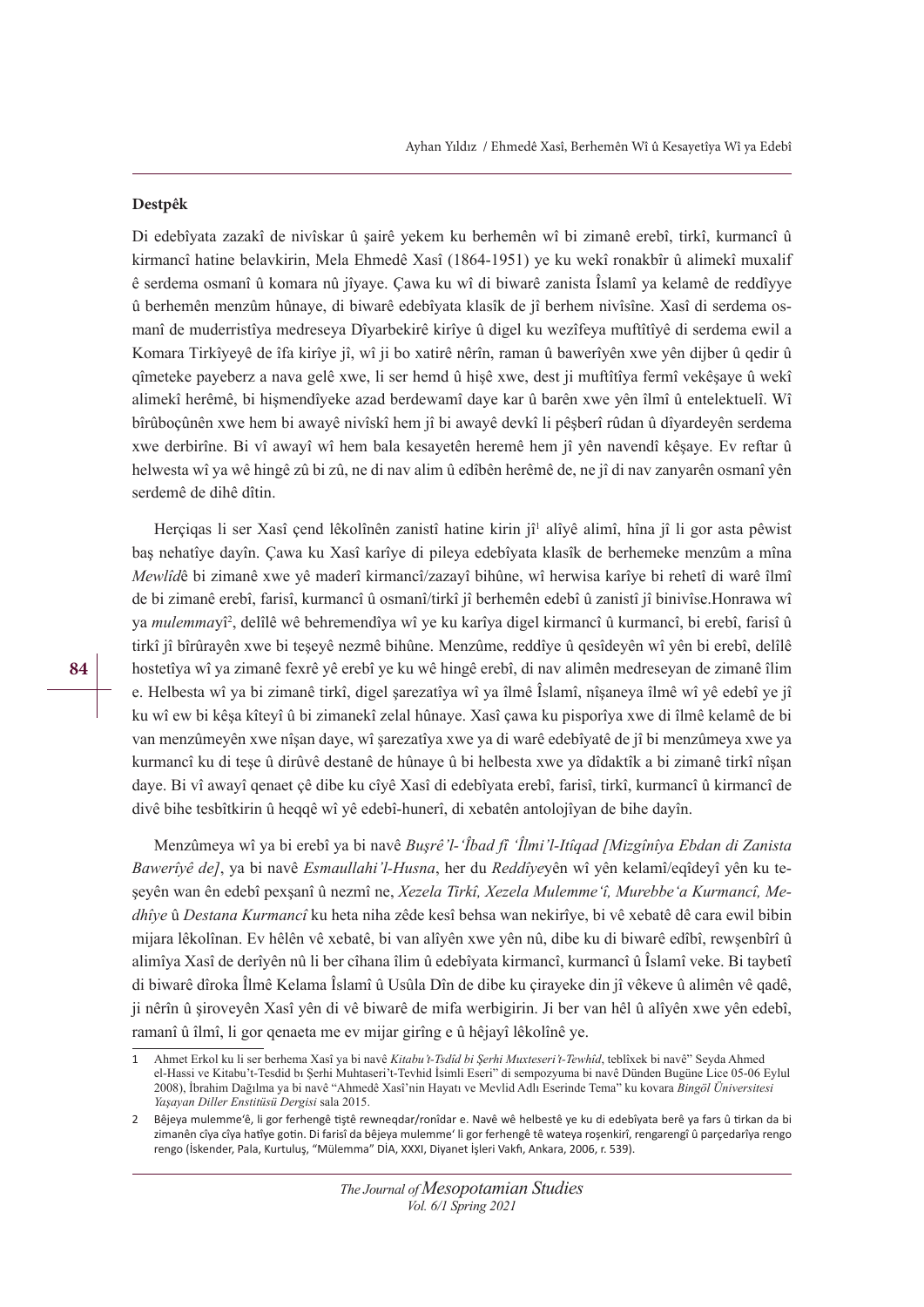Heta niha destxeta *Kitaba Busrê'l-'Îbad fî 'Îlmi'l-Itîqad, Esmaullahi'l-Husna, Reddîve Xezela Tirkî, Xezela Mulemme'î* û *Mewlid* ku Zeynelabidîn Amedî di sala 1406ê hicrî (Miladi 1986) îstînsax kirîye û Muhemmed Mehfûz Ozdemîr xwedîyê el-Mektebetu'l-İslamiyye, li Dîyarbekirê ew bi awayê destxet wekî mecmû'eyekê çap kirîye û *Murebbe'*a wî ya ku Mela Ehmed Hilmî Qoxî ed-Dîyarbekirî di sala 1991ê de ew di mecmû'eya ya bi navê *Dîwana Cami'* de bi cih kirîye bi destê me ket. Ji ber ku li ser menzûmeya *Mewlid*ê bi gelek awayan xebat hatine kirin, me ew li derî vê xebatê hişt. Berhema bi navê *Mewlûdê Nebî* ya ku Mihanî ji tîpên erebî ew transkrîpeyî tîpên latînî kirîye û sala 1994an çap kirîye jî wekî çavkanîyekê li ber destê me bû. Teblîxa Ahmet Erkol ku wî li ser berhema Xasî *.ita*bu't-Tesdîd bi Şerhi Muxteseri't-Tewhîd di sempozyuma bi navê Dünden Bugüne Lice de pêşkêş kiribû û gotara İ. Dağılma "Ahmedê Xasî'nin Hayatı ve Mevlid Adlı Eserinde Tema" weşandibû bi kêrî vê xebatê hatîye. Ji bilî van referans û çavkanîyên nivîskî, me xebata qadê jî pêk anî û ji çavkanîyeke zindî Mela Mihemedê Hezanî hin agadarîyên têkildarî Xasî wergirtin. Gotar li ser bîyografî, berhem û kesayetîya îlmî-edebî ya Xasî ye. Piştî ku hin dane li ser mijarê raxistin, li ser wan analîz hatiye kirin û encamên wê hatine dîyarkirin.

## **1. JÎNEGARÎYA XASÎ**

Ehmedê Xasî di 29ê Nîsana sala 1864ê mîladî de, li nehîyeya Hezana (Kayacık) Licê ya Dîyarbekirê hatîye dinê. Navê wî Ehmedê el-Xasî; nasnavê wî Xasî ye. Wî di Medreseya Mesûdîyeyê de piştî tehsîla 12 îliman di heman medreseyê de muderristî kirîye. Xasî, di 1ê Rebîulewwela 1320î (mîladî 1902)de îcazeya xwe ji destê muftîyê Dîyarbekirê el-Hec Îbrahîm Efendî wergirtîye.<sup>3</sup> Wî di sala 1316an (mîladî 1898) serî li Mearif Nezaret-i Celîle [Wezîrîya Karûbarên Perwerdeyê] daye û xwestîye ku Mewlîda Şerîf tefsîr û tercemeyî zimanê zazakî bike. Vê dezgehê îzina wî daye û wî ev berhem bi awayê nezmî amade kirîye û di Diyarbakir Matbaasi de çap kirîye. Heta sala 1330 (mîladî 1912) yî memûrtî kirîye û di Hezîrana heman salê de dewlet wî tayînî ecemîtîya muderristîya navenda Dîyarbekirê kirîye. Salek peyre (1331/1913) di meha Temmûzê de dewlet tayîna wî derdixe qeryeya Hezana Licê (Korkusuz, 1996: 21). Piştî ku ew çendakî vê wezîfeya xwe dike, îca wî wekî muftîyê Licê tayîn dikin. Piştî ku rêvebirên komara nû sazîya xelîfetîyê radikin, Xasî ji wezîfeya xwe ya muftîtîyê îstîfa dike. Mela Ehmed Xasî, di 18ê Sibata sala 1951ê de li Hezanê wefat kirîye. (Erkol, 2008: 346). Zemanê ku Xasî muftîyê Licê ye, muftîyê Ankarayê û Reîsê Ankara Müdafaa-i Hukuk Cemiyeti Mehmet Rifat Efendi (Börekçi), serokatîya heyeteke aliman dike û di 14ê Nîsana 1920î de fetwayeke bi navê *Ankara Fetvası* îlan dike û piştevanîya Kuvayi Millîye ya Anadoluyê dike. Digel 152 muftîyan Xasî jî bi navê "Lice Müftüsü Ahmed" imzeya xwe avêtîye bin vê fitwayê (Sarıkoyuncu, 2020: 208). Rojnameyên piştevan ên Millî Mücadeleyê *Îrade-i Millîye*,<sup>4</sup> Öğü*t* û *Açıksözê* de ev fitwa di 19-22yê Nîsana 1920î de weşandîye.

## **1.1. Binemala Xasî**

Xasî bi eslê xwe ji eşîra Ziktê, ji gundê Şînçê ye. Kalikê wî Mela Usman hatîye Hezanê, melatî

<sup>3</sup> Ji bo fotokopîya îcazeta wî bnr. Şefik Korkusuz, Arşiv Belgelerinde Son Devir Diyarbekir Uleması, Melisa Matbaası, İstanbul, 1996, r. 24.

<sup>4</sup> Ji bo agadarîyên têkildarî vê rojnameyê bnr. Fatih M. Dervişoğlu, "Millî Mücadele Döneminde Basın ve İrade-i Milliye Gazetesi", *Uluslararası Sosyal Araştırmalar Dergisi The Journal of International Social Research*, volum 2/6, wınter 2009.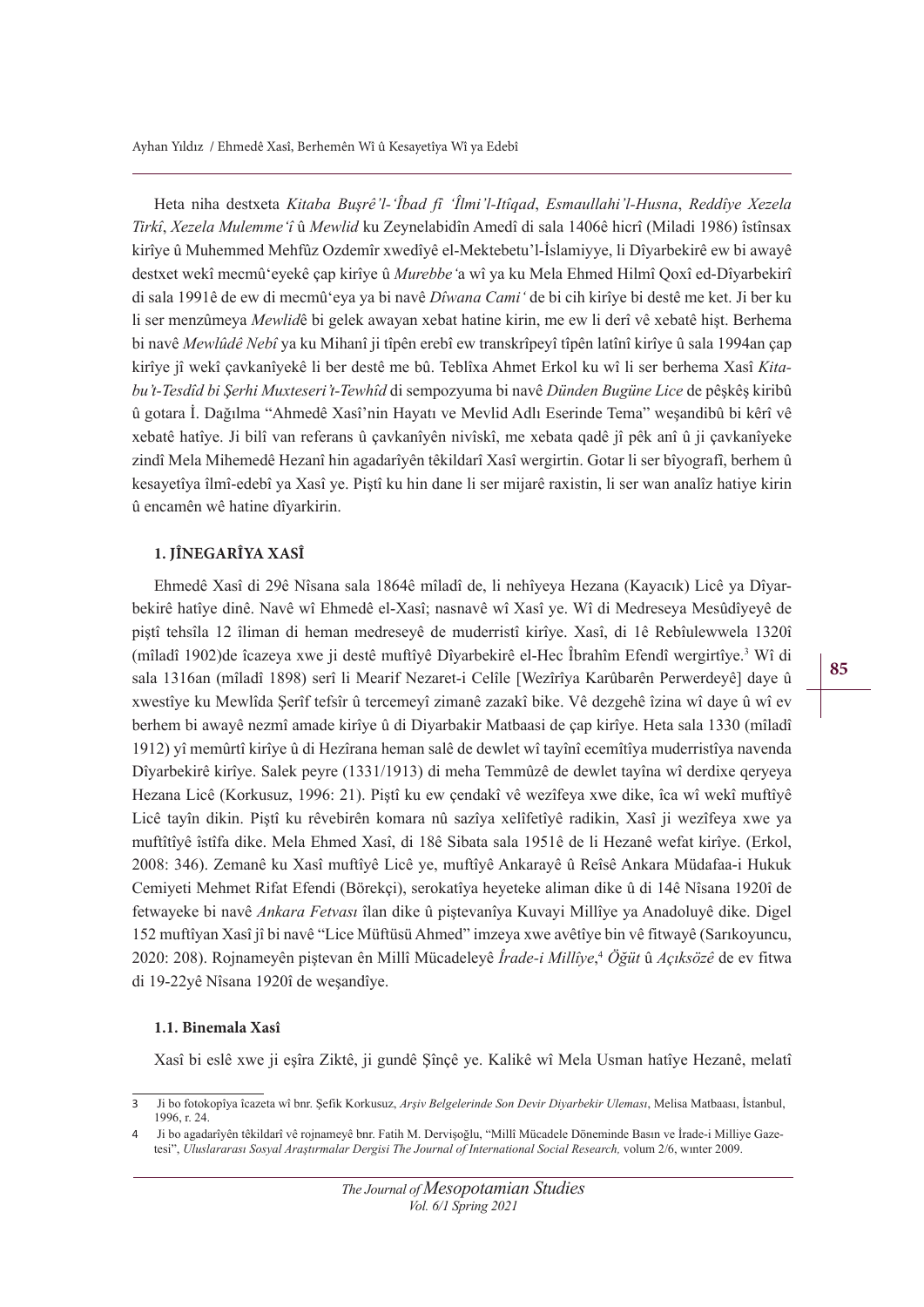kirîye û êdî li wir maye. Ji ber ku xelkê zemanê berê, qebîleya wan wekî ebdên xas ên Xwedê hesibandîye, Mela Ehmed jî bi navê Xasî hatîye bileqebkirin (Lezgîn, 2013: 4). Heta şeş bavan silsileya bav û kalên Xasî dîyar e. Ehmed kurê Hesen kurê Usman ew jî dîsa kurê Usman kurê Umer kurê Ehmed Xan ew jî kurê Îsa Xan e (Amedî, 1406: 1). Gava em li gor vê agahîyê bidin ser şopa malbata Xasî, em dibînin ku ew ji malbateke "xan"edan û malmezin a dimbilîyan<sup>5</sup> tê: "Ehmed Xan" û "Îsa Xan". Di bavê pêncan de navê kalê wî Ehmed Xan e û navê kalê wî di rêza şeşan de Îsa Xan e. Meriv nava her bavekî 30 sal muddet bide, bi îhtîmaleke mezin ev xanedanî, diçe digihîje salên 1740î. Îca wê hingê jî îhtîmal heye ku Xasî ji binemala mezin a Mîrên Dumbilî be.<sup>6</sup>

Nesebê mîrên dunbulîyan li gor rîwayetekê ji erebên Şamê digihîje şexsekî bi navê Îsa; li gor rîwayetekê din digihîje Cezîreya Umerî. Îsa Begê, di wextê padîşahên berê de li Azerbeycanê nehîyeya Sekmenabadê bi rêya ocaxê ji xwe re kirîye war û wargeh. Her roja ku dihat, xelk li dora wî hîn zêde civîyane. Mîrên eşîra dunbulî, zemanê berê li ser eqîdeya Êzîdîtîyê bûne. Peyre wan bi Îsa Begê nav û deng vedaye û hinekan ji wan daye ser rêya Ehlê Sunnet û Cemaetê. Li gor rîwayeta herî sehîh eşîreta dunbulî, ji Botan hatîye û kurdan di nav xwe de ji wan re gotîye Dunbulê Botî. Ji zarokên Îsa Begê Ahmed Beg, di zemanê akkoyunîyan de derketîye pile, paye û meqamên bala. Wî, Keleha Yay û wilayeta Hekarîyê girtîye bin destê xwe. Zemanekî dûredirêj wî hakimtîya Keleha Yayê kirîye. Zemanê ku diçe rehmetê, bi navê Şêx Îbrahîm û Şêx Behlûl, du kurên wî hebûne. Şêx Behlûl piştî wefata bavê xwe li cîyê wî rûdine. Şêx Behlûl jî bi navê Cemşîd, Mehmûd, Xaliqwerdî, Hecî, Ahmed, Îsmaîl û Ce'fer heft law li pey xwe hiştine. Hecî Beg ketîye bin asîtaneya Şah Tahmasb, Şah jî Sekmenabad, welatê Xoyê xistîye bin zimmeta wî û bi leqebê Hecî Sultan hatîye naskirin. Wî jî Wan û Serhed zebit kirine ew xistine bin sîyaneta xwe. Kurdên sehranişîn/çolnişîn ku dêwayînî bûn, hatin ketin bajarê Xoyê (Han, 2016: 209-211). Ji van agehîyên dîrokî yên *ùereIname*yê wisa xuya dibe, îhtîmal heye ku neseba Mela Ehmedê Xasî bigihîje mîrên dunbulîyan.

Li gor Îbn Bezzaz, bav û kalên kurdên Şêx Safîyu'd-Dîn, Fîrûz Şah Zerrîn-Kulah, di sedsala 10an de digel klanekî mezin ê kurd, koçî herêma Sincar a Sûrîyeya îro kiribû. Ev klan ku bi îhtîmaleke mezin dimilî ye, li herêma çîyayîn a nêzî Erdebîlê ku li hêla başûr-rojavayê Behra Xezerê dimîne bi cih bûbû. Ev koça ha, dibe ku koça dawîn a klanên kurd be ku di Çaxa Navîn de malmezinên klan û xanedanên kurd ber bi vê herêmê ve çûne. Safîyu'd-Dîn, mîna piranîya kurdan ku îro jî wisan dijîn, li Erdebîlê li ser şop û rêya muslimtîya Şafîîtîya Sunnî meşîya û wekî merivekî qenc û pîroz ê muslim jîya. Çend helbestên ku wî hûnane gihaştine roja me. Zimanê helbestên wî, ji kurdîya kurmancî ya ku li herêma Sincarê serdest e zêdetir, dirûvdarê dimilî ye. Îro jî komeke hindik a klaneke dumbilî li

<sup>5</sup> Bêjeya "dimilî" bi awayê "dimbilî", "dunbul", "dumbul" û "dinbulî" hatîye qeydkirin. Bi îhtîmaleke mezin divê eslê wê "dunbulî" be. Çunkî bêjeya "dunbulî" dibe ku rastî rûdaneke nedengdêran hatibe û veguzîbe bêjeya "dimbilî". Çawa ku gramera tirkî de jî pisporê dengnasîyê Süer Eker (2015) amaje pê dike, gava nedengdara "n" di heman bêjeyê de li kêleka nedengdêra "b"yê cih digire, rastî dirûvdarbûnê tê. Çunkî di dengnasîyê de heye ku dengên nendengdêr [n] û [b] di nav bêjeyekê de gava li rû hev cih bigirin û dengê [b]yê, piştî dengê [n]yê bihe, nedengdêra [n]yê vediguheze nedengdêra lêvî [m]yê. Çunkî hem dengê [b]yê, hem jî yê [m]yê lêvî ne. Meriv dikare navê "pevguherîna nedengdêran" li vê rûdana dengan dêne. Çend mînakên din vê rûdanê hene: penbu > pembû, penbe > pembe, sinbil > simbil. (Ji bo agadarîyên zêdetir ên têkildarî mijarê bnr.: Süer Eker, "Ses Bilgisi" Türk Dili I, (Edt. Muhsin Macit & Üveysi Serap Cavkaytar), Anadolu Üniversitesi Yayını, Eskişehir, 2015, r. 84.)

<sup>6</sup> Navê mîrektîya Dunbilîyan di çavkanîyên dîroka kurd û Kurdistanê de bi berfirehî cih digire. Dr. Frech jî di kitêba xwe ya têkildarî kurdan de behsa vê mîrektîyê dike. Di kitêba bi navê Asaru Şî'etu'l-E*mamîyye* de bi berfirehî hatîye qedykirin ku mîrê ewil ê Xanedana Denabîle, Mîr Tahirê kurê Îsa ye. Li gor agahîyên kitêba bi navê *Ensabu'l-Ekrad* eslê vê xanedanê, diçe digihêje Mermekan. (M. E. Beg, *Dîroka Kurd û Kurdistanê, Avesta, İstanbul, 2012, r. 524-525.).*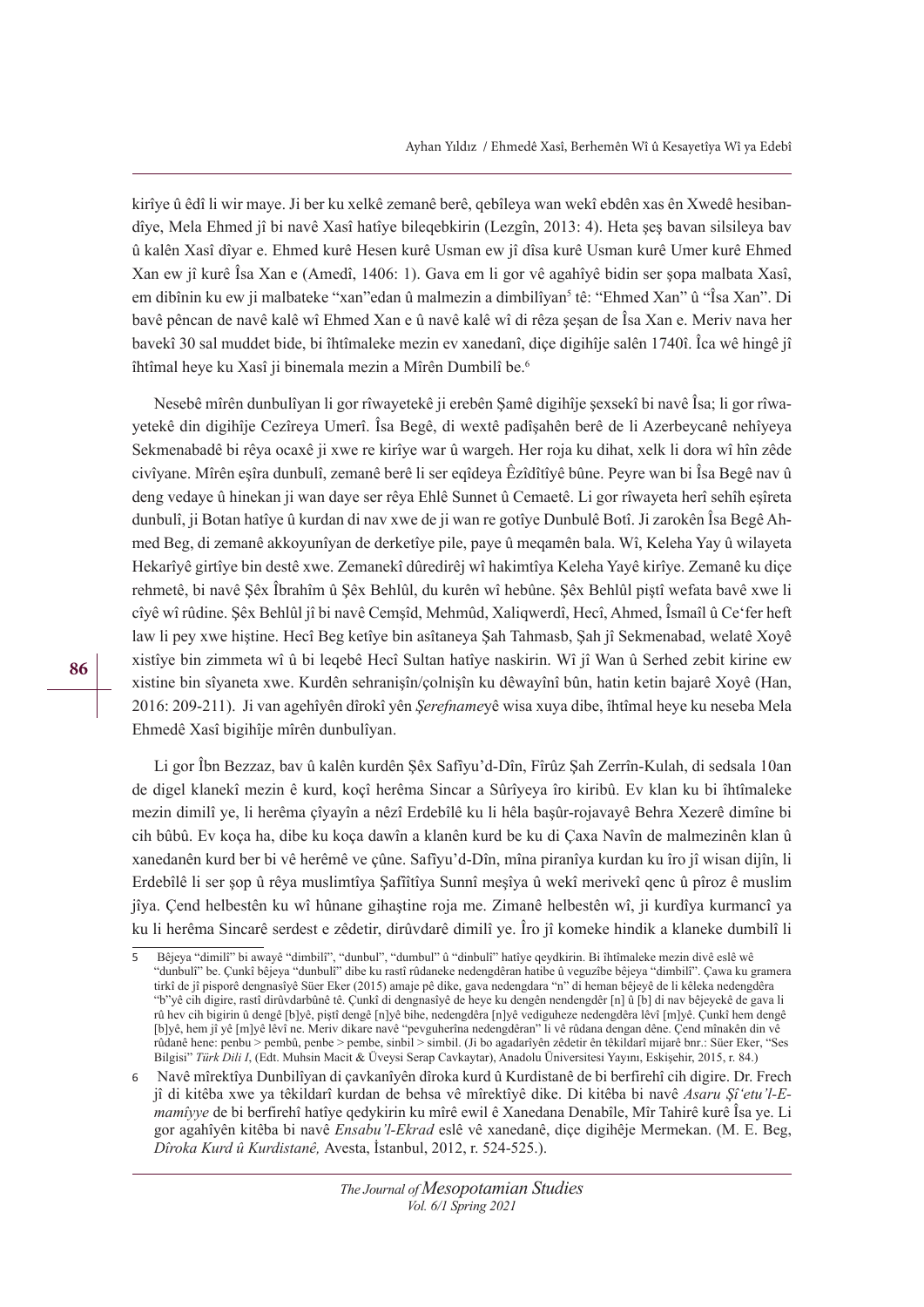herêma Sincar a çîyayên Sûrîyeyê dijî. Elewîtîya Xanedanîya Sefewî, hîna berî derkeve mertebeya qiraltîyê, ji Sunnîtîya kurmancan zêdetir, nêzî Elewîtîya dimbilîyan e (Izady, 2007: 113-114).

#### **1.2. Tehsîla Wî**

Ehmedê Xasî, li cem bavê xwe Mela Hesen dest bi xwendina îlmî dike, peyre li Hezanê li cem Mustefa Xetîb berdewamî dike. Piştî ku li gelek deverên welêt ên xwendinê ji bo tehsîlê digere, li Dîyarbekirê, li cem Hecî Îbrahîm Efendî ku muftîyê Dîyarbekirê û muderrisê Medreseya Mesûdîye ya Camîya Mezin a Dîyarbekirê bû, piştî tehsîla 12 îlman îcazeya xwe di sala 1320 (8 Hezîran 1902) de digire (Mihanî, 1994: 5). Serê sedsala bîstî ye û hîna pergala Dewleta Osmanî berdewam dike. Di vê serdemê de li navenda Dîyarbekirê, ji destê alîmekî mîna el-Hec Îbrahîm Efendî îcazetgirtina Xasî, nîşana wê yekê ye ku di îlmên Îslamî yên mîna kelam, fiqih, hedîs, tefsîr û gramera erebî de gihaştîye asteke hemdemên xwe (Adak, 2013: 319). Seydayê Xasî, li cem Mela Mustefayê Xetîb jî xwendîye. Mela Mustefayê Xetîb, birayê Şêx Es'ed e.<sup>7</sup> Mela Ehmed, tevî tehsîla îlmên dînî, perwerdeya tesewwufî jî li cem şêxê Neqşebendî Şêx Ebdulqadirê Hezanî temam kirîye û jê xelîfetî wergirtîye; lê ji ber ku Xasî tim bi karûbarên îlmî têkildar e, murîd terbîye nekirine (Dağılma, 2015: 127).

Çawa ku ji her du *Reddîyye*yên wî û ji her du *Menzûmey*ên wî yên kelamê yên bi erebî dîyar dibe, wî di warê tesewwuf, îlmê kelam û eqîdeyê de jî pisporî û behremendîyeke bala hebûye. Ji beyt û cureyên nezmî yên berhemên Xasî dîyar dibe ku wî di biwarê hunerên edebî de jî paşxaneyeke dêrîn hebûye. Ji helbesta wî ya tirkî ku li ser *wezna kîteyî* (12 kîteyî) dîyar dibe çawa ku haya wî ji şaîr û edebîyata klasîk a Dîwanê heye, hay ji şaîrên edebîyata devkî ya tirk û şaîrê navdar Yunus Emre jî hebûye ku karîye bi hostetîyeke bi vê terzê helbest bihûne.

## **2. Peywendîya Xasî Digel Xuyanîyên Dîyarbekirê û Sirgûna Wî**

Zemanê ku giregir û esilzadeyên kurd di sala 1900î de "Kürdistan'ın Azm-i Kavi Cemiyeti" saz dikin, Xasî jî di nav wan de cih girtîye. (Malmîsanij, 2010: 15-21). Xasî li Diyarbekirê, di weqtê xwe de li hember alîgirên Îttîhad û Tereqqî, muxalîf e û li hember Îttîhadîyê xwecihî Ziya Gökalp dijberîyeke tundane dike. Rojeke înê, berî xutbeyê, di Mizgefta Mezin (Ulu Camî) de ew li hember şirove û tewîlên ayeta "we'tesîmû bi heblillah"<sup>8</sup> a waizê fermî derdikeve, tefsîra rast a ayetê li wir dîyar dike û ji waizî re dibêje: "Tu îftîra davêjî Xwedê, tefsîra wê ayetê ne wisan e!" Îttîhadparêzên wê hingê, êrîş dibin serê. Şaredarê berê Hecî Nîyazî Efendi û hin begên wê derê destê xwe davêjin çekên xwe û Nîyazî Efendî diberize ser wan: "Kî destê xwe dirêjî Seyda bike dê cesedê wî a niha li vir bikeve erdê!" Bi vî awayî giregir û xuyanîyên kurmanc û kirmanc, Xasî diparêzin. Li ser vê rûdanê Jon Türk zemanê ku piştî Rûdanên 31ê Adara sala 1909an dibin îqtîdar, Xasî wekî tawanbarekî îrtîcayê sirgunî Girava Rodosê dikin û zêdetirî 2 salan li wê derê dîl dimêne (Malmîsanij, 1995: 44). Rojekê beyteke farisî ji Sultan Ebdulhemîd re dinivîse û dişêne. Li ser vê nameyê Sultan wî diêne cem xwe û azad dike9

<sup>7</sup> Hevdîtina taybet digel M. Muhemedê Hezanî: (19 Agustos/Tebax 2020, Diyarbekir).

<sup>8</sup> "Hûn gişt xwe bi benê Xwedê (Qur'anê) ve ragirin û ji hev parçe mebin. Qencîya Xwedê ya li ser we bi bîr bînin; dema hûn ji hev re dijmin bûn, hogirî xiste navbera dilê we, îcar hûn bi qencîya Wî ji hev re bûn bira. Hûn li ser kevîya dojehê bûn, Xwedê hûn jê xelas kirin. Her wiha Xwedê ayetên xwe ji we re dîyar dike da ku hûn hîdayet bibin.." Alu Imran, ayet, 103.

<sup>9</sup> Xasî, gelek caran digel Zîya Gokalp dikeve nîqaşan. Ji lew re alîgirên Îttîhad û Tereqqîyê, gilîyê wî li Stenbolê dikin. Li ser vê yekê rojekê tên ber derê mala wî, jê re dibêjin ku "Li wîlayetê ehlê îlim di meseleyekê de çik bûye xitimîye, ji bo ku vê çareser bikî, walî beg gazî te dike" û bi vî awayî wî sirgûnî Stenbolê dikin. Ji ber ku li sirgûnê gelek destteng dibe, helbesteke ku xîtabî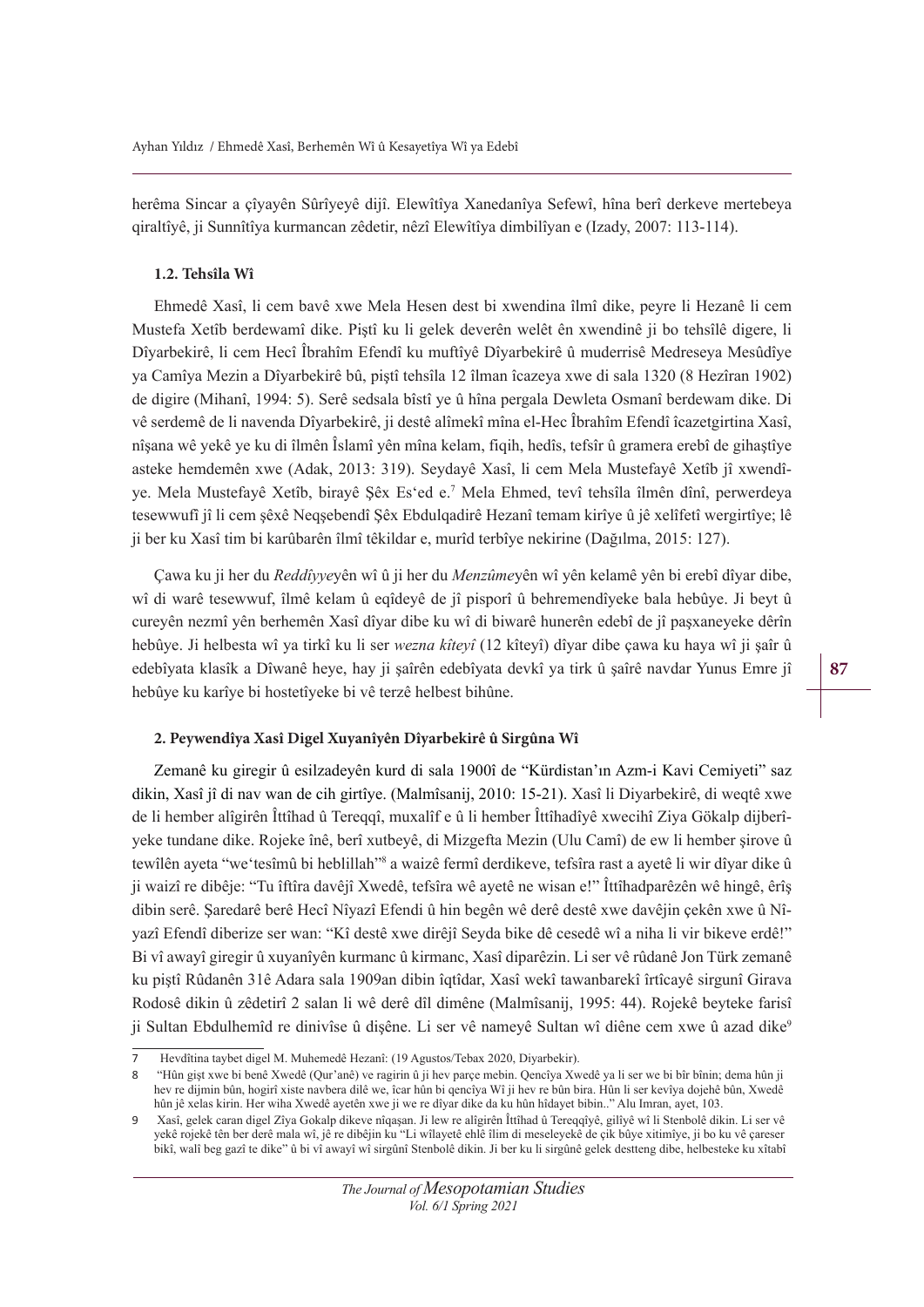(Mihanî, 1994: 5). Ev helwesta alimane ya Xasî, nîşaneya hassasîyeta wî ya li pêşber îlmên Îslamî ye.

#### **3. Berhemên Xasî**

Li gor daneyên ber destê me yên mîna destxetên Zeynelabidîn Amedî, *Dîwana Cami'* a Ooxî, lêkolînên Ş. Korkusuz û *Mecmue*ya Ş. Cuneydê Zoqeydî berhemên ku Xasî ew nivîsîne, bi zimanê erebî, farisî, tirkî, kurmancî û zazakî ne. Ji bilî van, hin meqaleyên wî yên cewabî hene ku li dijberî Zîya Gokalp nivîsîne û di rojnameyên Dîyarbekirê de hatine belavkirin (Korkusuz, 1996: 21). Di pey vê agehîyê de li rojnameyên ku giregir û xuyanîyên xanedanên kurdan ku di serdema Xasî de di salên 1909an de li Dîyarbekirê ew çap kirine gerîyam. Ji ber ku hemû hejma ne li ber dest in, tiştek bi destê min neket; bes Ekrem Cemîl Paşa gava behsa rojnameya *Gazî* (1918) dike, navê nivîskarekî muxabîr ê bi navê *Licêyî* qeyd dike (Paşa, 1992: 31). Dibe ku ew Xasî be. Ji bilî van behsa "Dîwan"a wî jî (Seydaoğlu, 2010: 75) dihe kirin. Xasî digel *Mewlîd*ê, bi navê *Kitabu Busre'l-Îbadi fî Îlmi'l-Î'tîqadi >.itrEa Mi]gvna ÌEadan di =anista %aZerv\r de@* berhemeke kelamî, *Men]metu (smaillaKi¶l+usna >Men]me\a 1aYrn ;Zeú rn ;Zedr@ Reddîyye*yeke mensûr û *Reddîyye*yeke menzûm; *[e]el*ek, *mulemma*yek hûnaye.

## **3.1.** *Mewlîd***i***'n-Nebewî (Mesnewî)*

Zeynelabidîn Amidî metnê destxetî yê vê berhemê îstînsax kirîye. *Mewlida Nebî*, sala 25ê meha adara 1315/1899an de bi awayê çapa lîtografî bi qasî çar sed hebî li Dîyarbekirê hatîye çapkirin (Mihanî, 1994: 5). Ev berhem ku bi terzê meSnewîyê hatîye nivîsîn, 16 beş e û bi giştî ji 756 beytan pêk tê. Beytên wê li ser wezna 'erûzê ne û wekî mewlûdên din, ji behra remelê, bi qalibê fa'ilatun fa'ilatun fa'ilatun fa'ilun hatîye nivîsîn. Gava mirov dêhna xwe dide beytên dawîya destxeta Zeynelabidîn Amidî ya sala 1406ê hicrî ku bi zimanê erebî hatine nivîsîn, dîyar dibe ku tarîxa tenzîmkirina *Mewlîd*ê li gor salnameya hicrî/koçî, 1316 ye. Di dawîya van beytan de (rûpelê 28-29) es-Se'irdî el-'Umerî Fethullah Hesbî, *Tegrîzeke menzûm ku ji pênc beytan pêk tê li ser Xasî û vê berhema wî nivîsîye. Li* ser *Mewlûd*ê gelek xebat hatine kirin.<sup>10</sup>

## **3.2.** *K***i***tabu Bu***ş***re'l-Îbad***i** *fî Îlm***i***'l-Î'tîqad***i**

Zimanê berhem erebî ye, teşeyê wê nezmî ye. Mijara wê, îlmê îtîqad û Usûla Dîn e. Li ser terzê qesîdeyê ye û hejmara beytên wê 145 e. Li gor ku di dawîya wê ya destxeta Z. Amidî de bi awayê nesrî/pexşanî hatîye dîyarkirin, tarîxa tertîba wê, li ser salnameya hicrî/koçî, 1424 e. Amidî di dawîya berhemê de dîyar dike ku ev nezma celîl, li ser şaxê zanista Usûla Dînî ye, îca gava meriv li temamê berhemê dinihêre, hêla wê ya kelamî-eqîdeyî li pêştir e.

padîşahî dike bi zimanê farisî dihûne û tê de dîyar dike ku "gava nêçîrvanek nêçîra xwe biqefêle, ya wê serjê dike, ya xwedî dike, yaxud berdide. Îca heger ew wê tim bihewiqîne û biêşîne, ev li şan û şurutê balatîyê nahe." Padîşahê wê hingê Sultan Ebdulhemîd, çawa vê helbestê dixwêne, yekser tê digihîje ku ev şairekî jîr, zana û şareza ye, lewre wî diêne huzûra xwe. Li cem padîşahî Şeyxulîslam û rayedar hene û padîşah jê dipirse: "Ma tu mela yî?" Xasî bersiva xwe bi awayê "Wisan dibêjin" dide. Li ser emrê padîşahî, Şeyxulîslam û yên wê derê, pirsan jê dipirsin, ew jî bi awayekî tam û tekûz bersiva wan dide. Padîşah digel ên li wir li ber wî hejmetkar dimênin. Sultan gava dipirse: "Te çi divê?", Seyda bi destê xwe îşaretî Şeyxulîslam dike û dibêje "Ez saqoyê vî divêm." Heman daxwaza wî bi cih diênin, mesrefa wî ya rêwîtîya Dîyarbekirê didinê û digel îzzet û îkramê wî virê dikin (Erkol, 2008: 347-348).

<sup>10</sup> Roşan Lezgîn, digel dengê wê û destxeteke cîyawaz ew çap kirîye. Adnan Oktay xebateke akademîk bi navê Klasik Edebiyat *7eNniNleri ile %ir 'e÷erlendirme* li ser *Mewlîd*a Xasî bi zimanê tirkî kirîye û Mehmet Yergin jî tezê masterê li serê kirîye.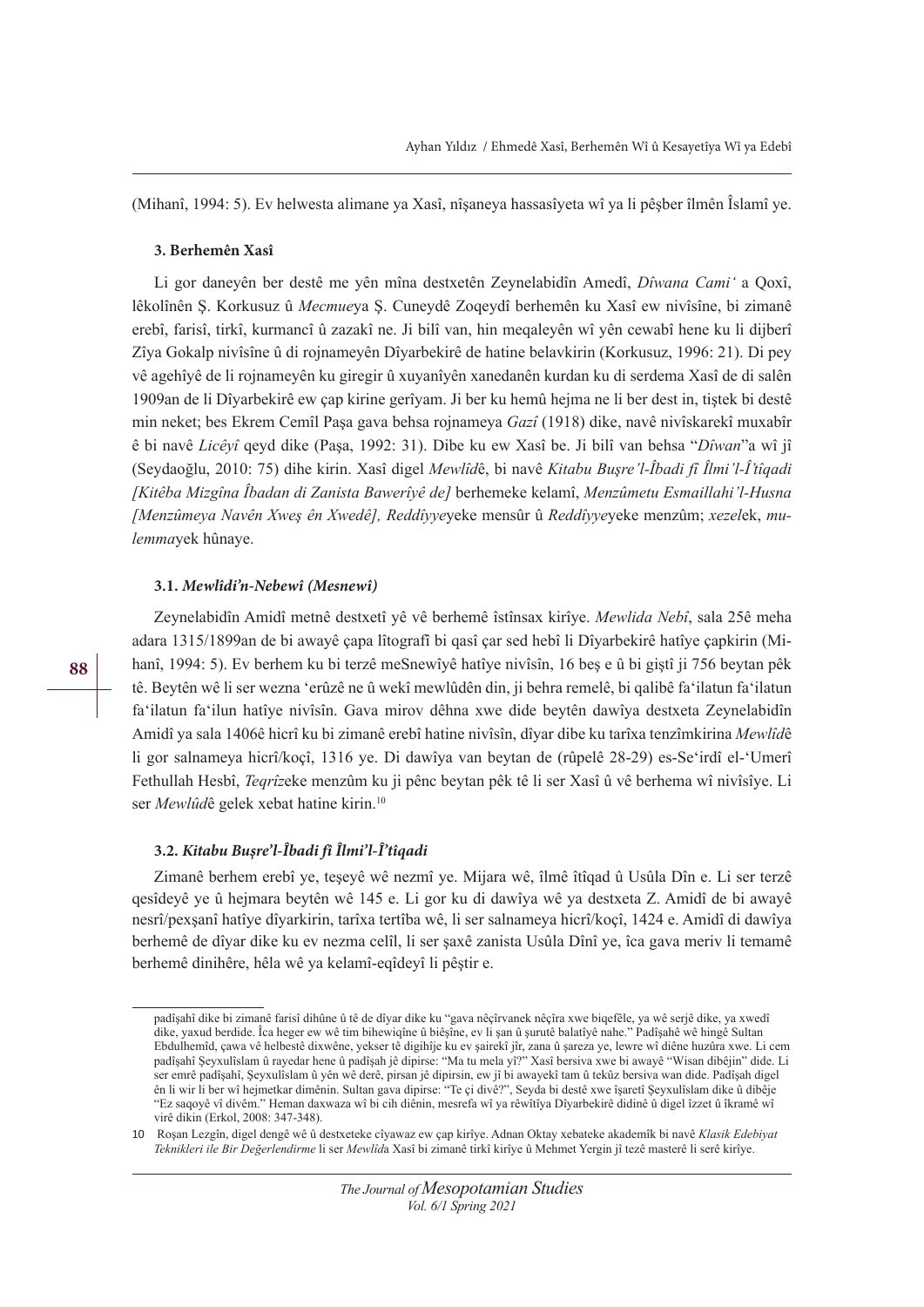#### **3.3.** *Menzûmetu Esma***i***llah***i***'l-Husna*

Zimanê vê menzûmeyê erebî xw li ser terzê *qesîde*yê ye. Xasî not û neh (99) navên Îlahî bi awayê helbestkî rêsaye. Hejmara beytên wê 33 ye û ev jî delîl e ku cureyê wê yê nezmî qesîdeyeke "munacat"î ye. Gava meriv li tarîxa geşedana vî cureyî dinihêre, dibîne ku ji Xezalî vir ve gelek alimên îlmê Kelamê di vê biwarê de berhem hûnane. Xezalî (w.1111), bi navê Megasidu'l-Esma fî Şerhi *(smaillaKi¶l+usna* berhemek, Beyzawî (w. 1286), bi navê *MunteKe¶lMuna Iv (smaillaKi¶l+usna* kitêbek û Fexredîn Razî (w. 1209), bi navê *Lewaiu'l-Bevyinat Serhu Esmaillahi'l-Teala we's-Sifet* berhemek nivîsiye. Ev kitêbên jor, bi erebî ne. Çend berhemên din ku bi farisî jî hatine nivîsîn ev in: Ebdurrehman Camî (w. 1492) bi navê *Risale-i Muemma-yi Nefîse* berhemek û Mîr Huseyn eş-Şirazî (w. 1499) bi navê *Serhu'l-Esmai'l-Husna* kitêbek nivîsiye ku Lamiî Çelebî, ew wergerandiye tirkî. Çend muellifên ku bi tirkî ev cûre berhem nivîsîne jî ev in: Şeyhoğlu Mustafa (w. 1401), Îsa Saruhanî (w. 1559), Ahmed Şakir Paşa (w. 1818), Îbrahîm Cûdî (w. 1926) û Bıçakçızade Îsmail Hakkı (w. 1933) berhemên menzûm ên Esmaê Husna nivîsîne (Yıldız, 2013: 161).

# **3.4.** *Reddîyyeya Mensûr*

Mijara vê *Reddîyy*eyê, li ser tesewwuf û muteswwufan e û bi erebî ye. Sedemê ku Xasî ev berhem bi erebî nivîsîye, dibe ku ji ber kevneşopîya wê hingê be ku zimanê erebî, zimanê îlimê bûye. Sedemê duyem dibe ku ji ber wê yekê be ku Îsmaîlê Siîrdî, meqaleyên xwe bi zimanê erebî nivîsîne, Xasî jî bi heman zimanî bersiva wî daye û hewil daye ku alimtîya xwe ya di vê qadê de nîşan bide. Piştî rexneyê, wî bi awayê nezmî, li ser teherê qesîdeyê ku dişibe hicwîyeyan, bi zimanekî tund, êrîş birîye ser gotarên heman kesî. Hejmara beytên wê, 15 ye.

#### **3.5.** *Reddîyyeya Menzûm*

Ev menzûme jî li dijberî meqaleyên Îsmaîl b. Îbrahîm es-Siîrdî ye û bi erebî ye. Di sernavê wê de hatîye dîyarkirin ku ev cewaba duyem a ji bo hin meqaleyên Îsmaîlê Siîrdî ye. Hêla ruxsarî û teşeyî ya vê menzûmeyê, dişibe cureyê qesîdeyên hicwîyeyî. Hejmara beytên wê 53 ye.<sup>11</sup>

Bir kaym kitapsız olsa / Dilsiz dayara benzer *Dinsiz hayat-ı fani / Yazsız bahara benzer*  $Cehaletin libas<sub>I</sub> / Kirli hîmara benzer$ *Libas-i dini soyan / Uyuz humara benzer Adil olan mubarek / Ebrûv-i vara benzer* Zalim olan kimse / Çehre-i mara benzer *…* 

*Xasî makal-i sadık / Sems-i nehara benzer* (Amedî 1406, 7-8).

## **3.6.** *Helbesta T***i***rkî*

Xasî ev helbesta xwe, li ser wezna kîteyî hûnaye û her rêzeke helbestê, ji 7 kîteyan pêk tê. Her çiqas di rêza duyem a wekî rêzeke neqeretî xuya bike jî, di eslê xwe de tenê bêjeya "benzer" bûye neqeret. Ev bêje bi tenê nabe neqeret; tenê dibe redîf. Yekeya nezmî yê vê helbestê, digel ku Z. Amidî bi awayê beytan nivîsîye jî, dibe ku ne beyt; bes çarîn be. Lewra berî bêjeya redîfê, qafîyeyeke zexim heye. Gava em vê helbestê bi awayê çarîn dabeşî koman bikin, hejmara çarînên wê dike 9; lê ku em wekî

<sup>11</sup> Nusxeyeke wê di Mecueya Şêx Cuneydê Zoqeydî de heye û navê Xasî weha ye: Qedîyyetu el-Mela Ehmed el-Hezanî el-Xasî. Di dawîya reddîyeyê de dîyarkirî ye ku Cuneyd ev nivîsîye. Mamoste Abdurrahman Adak ew ji pirtûkxaneya xwe nîşanî me da û tê de dîyar dibe ku Îsmaîlê Sîîrdî, wê hingê muftîyê Çêrmûgê ye.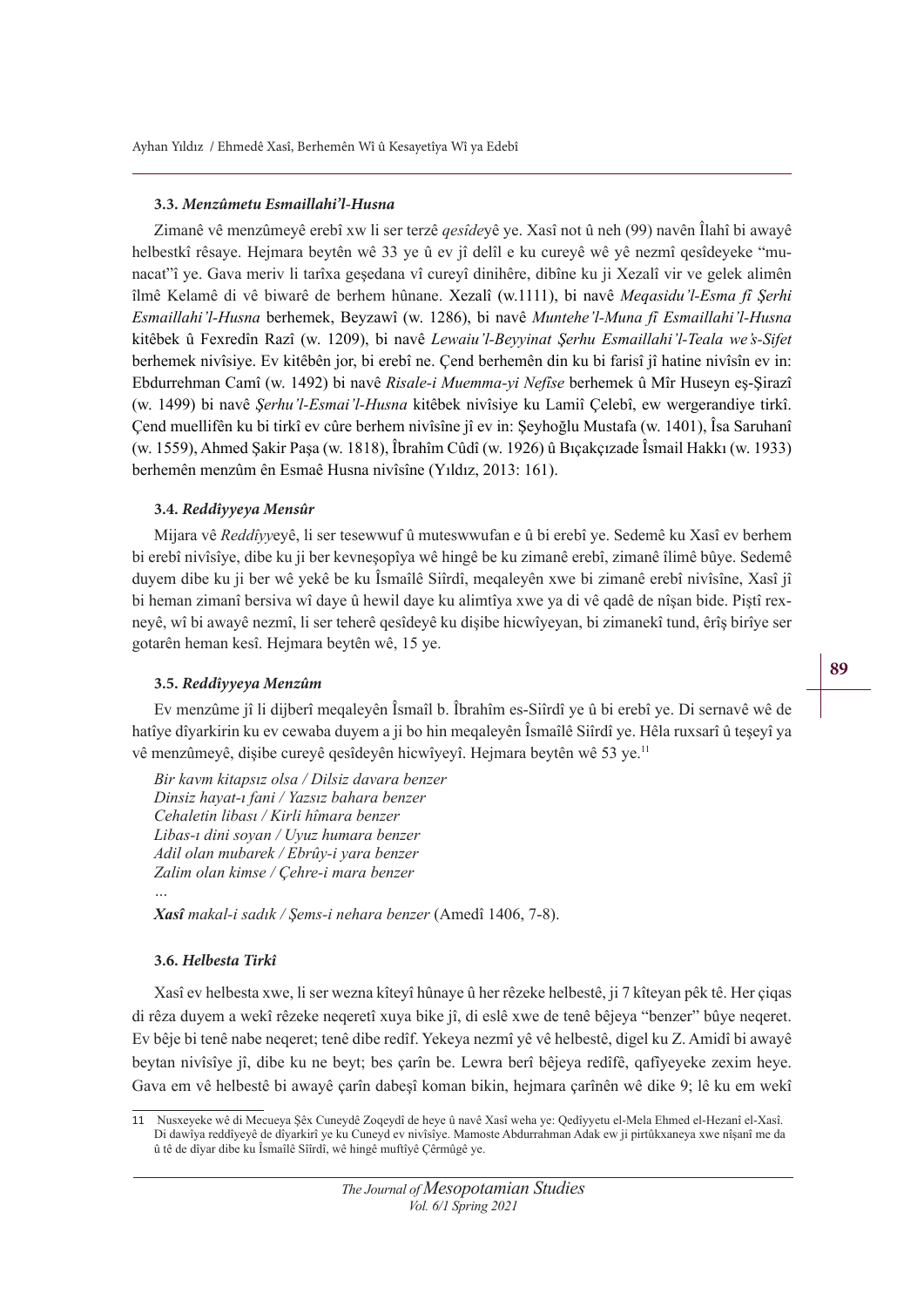beytan bihesibînin, dike 38 beyt. Heke yekeyên wê yên nezmî çar-rêzî bin, pergala wê ya qafîyeyê li cureyê nezmî yê "manî"yê tê. Ev cure manî, ne mîna manîyên din ên tirkî ne û pergala wan a qafîyeyê, bi awayê xbxb ye, hejmara kîteyên rêzikan 7 e û ev cure manî di edebîyata tirkî de, zêde ne berbelav in (Kudert, 1980: 237). Çawa ku qalibê wezna rêzikên vê helbestê 7 e û pergala wê ya qafîyeyê xbxb ye, dibe ku ew jî *manîyek* be.

Ku em bi awayê beytan wê dabeşî koman bikin, ji mijar, teknîk û temaya helbestê derdikeve ku cureyê wê yê nezmî, *[e]el* e. Çunkî qafîyeya rêzên ewil ên beytan azad e; lêbelê hemû rêzên duyem ên beytan, digel rêza duyem a beyta ewil hevqafîyeyî hatine rêzkirin. Ji ber ku şaîrî, di vê helbestê de ji serî heta binî gotinên bihîkmet rêsaye, ji alîyê mijar û temayê ve jî li cureyê qesîdeyê tê. Wî, di beyta dawî ya vê helbestê de wekî mexles, navê "Xasî" bi kar anîye. Li gor pirtûkên teorîya edebîyatê, beşên xezalan, li ser bingeha "beyt"an tên hûnîn. Hejmara beytên xezelan, herî hindik 5; herî zêde 15 ye. Xezel, dibe ku bi her qalibê wezna erûzê bihên hûnîn. Di nav helbestên Dîwanê de berbelavtirîn cure xezel e ku berê bala şairan li serê ye. Hêza hunerî ya şairan, bi giştî di xezelên wan de dîyar dibe. Xezel, li ser temayên mîna evîn (rindî û bedewîyên yarê, pesnê wê, cefayên ku ji ber evîna wê tên kişandin, hesret, bêrî, daxwaza gihaştina/wuslet û hwd.), şerab (meyhane, bezm, camê cemî, saqî), fikrên mîna gazina ji demê, fikrên felsefî û dîdaktîk tên nivîsîn (Kudert, 1980: 343).

#### **3.7.** *Mulemma*

Xasî (1866-1951), rêzikeke kirmancî/dimilkî li rêzika erebî, farisî, tirkî û kurmancî ya bendê zêde kiriye. Ev mulemmaya Xasî, ji heşt qiteyan pêk hatiye, Zeynelabidîn Amedî ew bi destxeta xwe nivîsiye û li Diyarbekirê daye çapkirin.

#### **3.8.** *H***i***cwîyeya l***i** *Ser Sa'îyê Karazî*

Xasî, ev helbesta xwe ya kurmancî, li ser hin helbestên Sa'î (1847-1897)<sup>12</sup> yên dijberî zazayan<sup>13</sup> hûnaye. Ev menzûmeya Xasî ku bi kurmancî ye, ji qadê/sehayê hatîye berhevkirin (Mihanî, 1994, s. 44-45) û çapkirin. Li gor ku mirov ji alîyê wê yê ruxsarî, teşeyî û naverokî fehm dike, helbesteke destanî ye. Li gor edebiyata tirkî, ew jî dişibin cûreyê edebî yê "qesîde"yan ev cûre kilamên epîk, di bin banê cûreyên nezmî yên edebiyata Aşiqan de tên hesibandin. (Yıldız, 2017: 189). Destan ku ji bendên çarrêzî pêk tên, teşeyekî nezmî ye û carina hejmara çarînên wan ji 100î dibihure. Bi piranî li ser wezna kîteyî, bi qalibê 11 kîteyî tên nivîsîn û pergala wan qafîyeyê, *aaab, cccb, dddb* ye. Şaîr, di çarîna dawî de mexlesa xwe dîyar dike. Metnên destanan, li gor mijarên xwe, dabeşî komên mîna

<sup>12</sup> Sa'î mexlesa Şêx Muhyedînê Hênî ye. Ew lawê Şêx Ehmedê Karazî ye ku bi eslê xwe ji Silîbîna Midyadê ye. Şêx Ehmed kurê Mela Umer e. Mela Umer di zemanê xwe de mala xwe birîye Şêxçoban, ji wir birîye Girêsîra. Malbata wan seyîd e. Şêx Ehmed piştî ku îcazeya xwe li Başûrê Kurdistanê ji Şêx Ebdullahê kurê Şêx Yehyayê Mizûrî wergirtîye, vegerîyaye Girêsîra, li wir zewicîye û peyre koçî Karazê kirîye. Karaz, di wê wextê de gundekî Licê bûye. Şêx Ehmed li wir cara duyem dizewice û Xwedê Muhyedîn dide wan, pişre koçî Hênê dike û li wir di 63 salîya imrê xwe de di sala 1884an de wefat dike. Ji bo agadarîyê zêdetir bnr. (Abdurrahman Adak, "Şêx Muhyedînê Hênî: Di Edebiyata Kurdî de Nûnerekî Girîng ê Temaya Xwarinê" Nûbihar *Akademî*, c. 1, j. 3., 2015).

<sup>13</sup> Sa'î digel Şêx Ebdurrehmanê Aqtepî di medreseyên Mêrdînê de xwendîye. Piştî ku îcazeya xwe wergirtîye, wî li gundên Licê, Balicin û Zobrînê melatî û muderristî kirîye. Sa'î zemanê ku li gundên dimbilîyan melatî kirîye, wî û gundîyan hev aciz kirine. Lewre hin helbestên wî dijberî wan in Menzûmeyeke wî ya bi navê Fî Beyani'l-Et 'îme we Mezaqîha [Beyana Xarinan û *Tehmên Wan]* û çar *Xezel*ên wî gihaştine roja me. Sa'î di vê menzûmeyê de bi hin beytan zaza tehl kirine. Dibe ku Xasî ji ber vê ew hiciw kiribe. (Şêx Muhyedînê Hênî, *Beyana Xwarinan û Zewqên Wan*, Amadekar: Mela Birhanê Tarînî, Peywend, Îstanbul, 2015).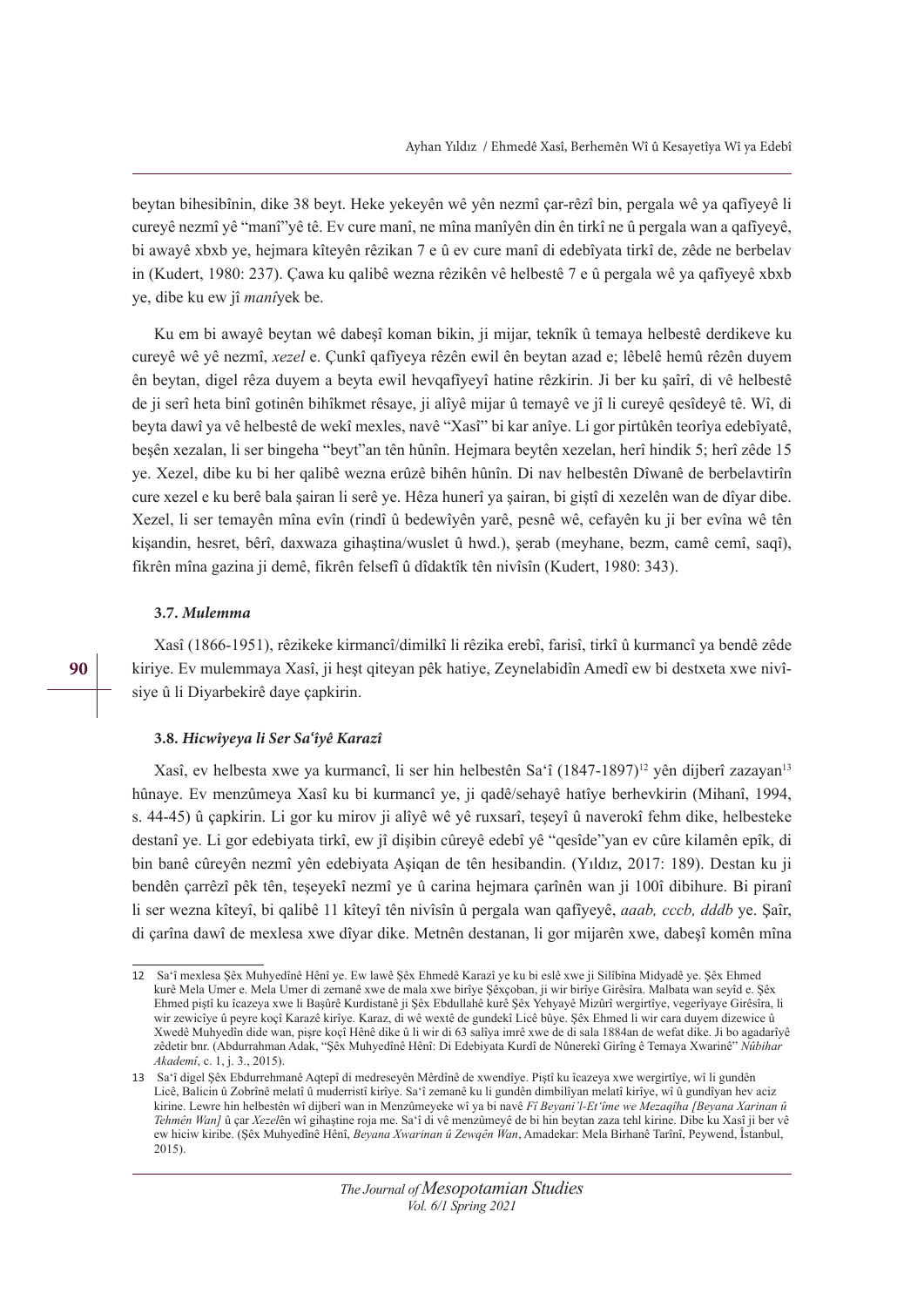destanên herban, şewatan, erdhejan, nexweşînên şofî, bîyografîya navdaran û mijarên mîzahî dibin (Aksoy, 2013: 70). Ev helbesta wî, ji alîyê ruxsarî, mijarî û temayî ve rasterast cureyekî destanê ye. Destan ku di nav teşeyên nezmî de dikeve binbeşîya edebîyata gel a aşiqan, dikeve nav teşeyên mîna koşma (güzelleme, koçaklama, taşlama, zêmar), semai û varsağıyan. Destan, mîna îlahî, nefes, deme û şathîyeyan, bi awayê çarînî tê nivîsîn. Wekî têgeheke edebî destan, ew cure helbesta gel e ku li ser rûdanên mîna serhildan, şêlandin, eşqîyatî, xelayî, erdhej, şewat, nexweşînên şofî/têger ku beşeke *mezin a civakê dixin bin bandora xwe tê nivîsîn. Ji xeyrî van destan, çawa ku li ser mijarên mîna* rexneya civakî, yaxud zemma civakî tên nivîsîn, wisa jî hin destan ji bo şîreta li civakê jî tên nivîsîn. Hin destan li ser xuyên neçê yên mîna çikûsî/timatî, melaqî û newêrekîyê jî hatine nivîsîn. Hin rûdanên neyînî yên mîna zuxurtî, mîratxwurî û doxînsistîyê ku di nav jîyanê de dilan dax dikin, *bûne mijara destanan. %L ser Yan d*e hin destanên ku li ser rewşên mîzahî yên mîna kêçgirtin, gayê boz û merivên gurrî *jî hatine hûnandin hene*. Helbesta destanî, ji hêla teşeyê nezmî ve mîna ye koşmayê û rêzên wê, li ser çarînan dabeşî koman dibin. Qalibê wê yê wezna kîteyî, 11, yan jî 8 kîteyî ye. Hejmara çarînên wê, li gor dirêjahîya rûdanê ye. Destan jî mîna cureyên din ên edebîyata gel a aşiqan, bi newayên xasî xwe tên gotin (Kudert, 1980: 282).

Xasî bi awayekî mîzahî avêtîye Se'*îyê Karazî. Jixwe li gor* ku em ji *çavkanîyê hîn dibin* (Mıhani, 1994: 48), ev berhema Xasî, ne bi awayê nivîskî; bes bi awayê devkî li ser zar û zimanê ehlê medreseyê maye û hatîye berhevkirin. Helbestên destanî, ji ber ku cureyekî vegotinê ne, ango hîkayeyî ne, bi giştî cih nadin hêmanên romantîk û hestîyar. Di vegotina wan de serî ew e ku rûdanan derbibirin. Gava em li ser vê bingehê li vê *Menzûme*ya Xasî dinêrin, em dibînin ku hejmara kîteyên rêzan, pergala qafîyeya çarînan û naveroka wê gişt bi cureyê destanê re li hev e. Hejmara çarînên wê 11 ye, hejmara kîteyên rêzan jî 11 ye û çarînên wê bi pergala *qaab, cccb, dddb...* yî hatîye qafîyekirin. Ev hicwîye herçiqas bi awayê nivîskî li cem seydayan hebûye jî, bi awayê devkî gihaştîye roja me.<sup>14</sup>

#### **3.9.** *Murebbe'***a Wî**

Xasî, ev helbesta xwe bi kurdîya kurmancî hûnaye. Temamê helbestê sê çarîn e. Her bendeke wê ji çar rêzikan pêk dihê. Di serê her çarînekê de bi navên "Ehmeda" û "Xasîya" xîtabî xwe bi xwe dike. Şemaya wê ya qafîyeyê xxxa ye.<sup>15</sup>

<sup>14</sup> Mela Muhemedê Hezanî dîyar dike ku ev hicwîyeya Xasî li ser rûpelekî nivîsandî bû û li cem min hebû û dirêj bû. Ev helbetsa *Sa'îyê Karazî bi qasî ku di bîra wî de mabû, wî ev rêz kirin: Li nik Îmamê Dêrûnê hûr e /Nikare yek nefes pif ke bilûrê Dixwe sond bi Tewrat û Zebûrê / Ez im îro Herîrîyê Meqamat Çiqas kêrgû û kîsoyê li pal e / Sa'î mamûrê exnama îsal e* Navê wî mi kire Fat e / Dibên qaçax in bermedin Sa'î hat (Hevdîtina taybet 19 Tebax 2020; Dîyarbekir)

<sup>15</sup> Ev helbesta wî, ji alîyê ruxsarî, mijarî û temayî ve rasterast cureyekî destanê ye. Cevdet Kudret ev mijar girtîye dest û amaje bi hin taybetmendîyên destanê kirîye. Li gor ku em jê fehm dikin destan ku di nav teşeyên nezmî de dikeve binbeşîya edebîyata gel a aşiqan, dikeve nav teşeyên mîna koşma (güzelleme, koçaklama, taşlama, zêmar), semai û varsağıyan. Destan, mîna îlahî, nefes, deme û şathîyeyan, bi awayê çarînî tê nivîsîn. Wekî têgeheke edebî destan, ew cure helbesta gel e ku li ser rûdanên mîna serhildan, şêlandin, eşqîyatî, xelayî, erdhej, şewat, nexweşînên şofî/têger ku beşeke mezin a civakê dixin bin bandora xwe tê nivîsîn. Ji xeyrî van destan, çawa ku li ser mijarên mîna rexneya civakî, yaxud zemma civakî tên nivîsîn, wisa jî hin destan ji bo şîreta li civakê jî tên nivîsîn. Digel van, hin destan hene ku li ser xuyên neçê yên mîna çikûsî/timatî, melaqî û newêrekîyê jî hatine nivîsîn. Hin rûdanên neyînî yên mîna zuxurtî, mîratxwurî û doxînsistîyê ku di nav jîyanê de dilan dax dikin, bûne mijara destanan. Bi ser van de hin destanên ku li ser rewşên mîzahî yên mîna kêçgirtin, gayê boz û merivên uyuz/girî jî hatine hûnandin hene. Helbesta destanî, ji hêla teşeyê nezmî ve mîna ye koşmayê û rêzên wê, li ser çarînan dabeşî koman dibin. Qalibê wê yê wezna kîteyî, 11, yan jî 8 kîteyî ye. Hejmara çarînên wê, li gor dirêjahîya rûdanê/qewimînê ye. Destan jî mîna cureyên din ên edebîyata Gel a aşiqan, bi newayên xasî xwe tên gotin (Cevdet Kudret, Örneklerle Edebiyat Bilgileri 1, İnkılap ve Aka Kitabevleri, İstanbul, 1980, r. 282).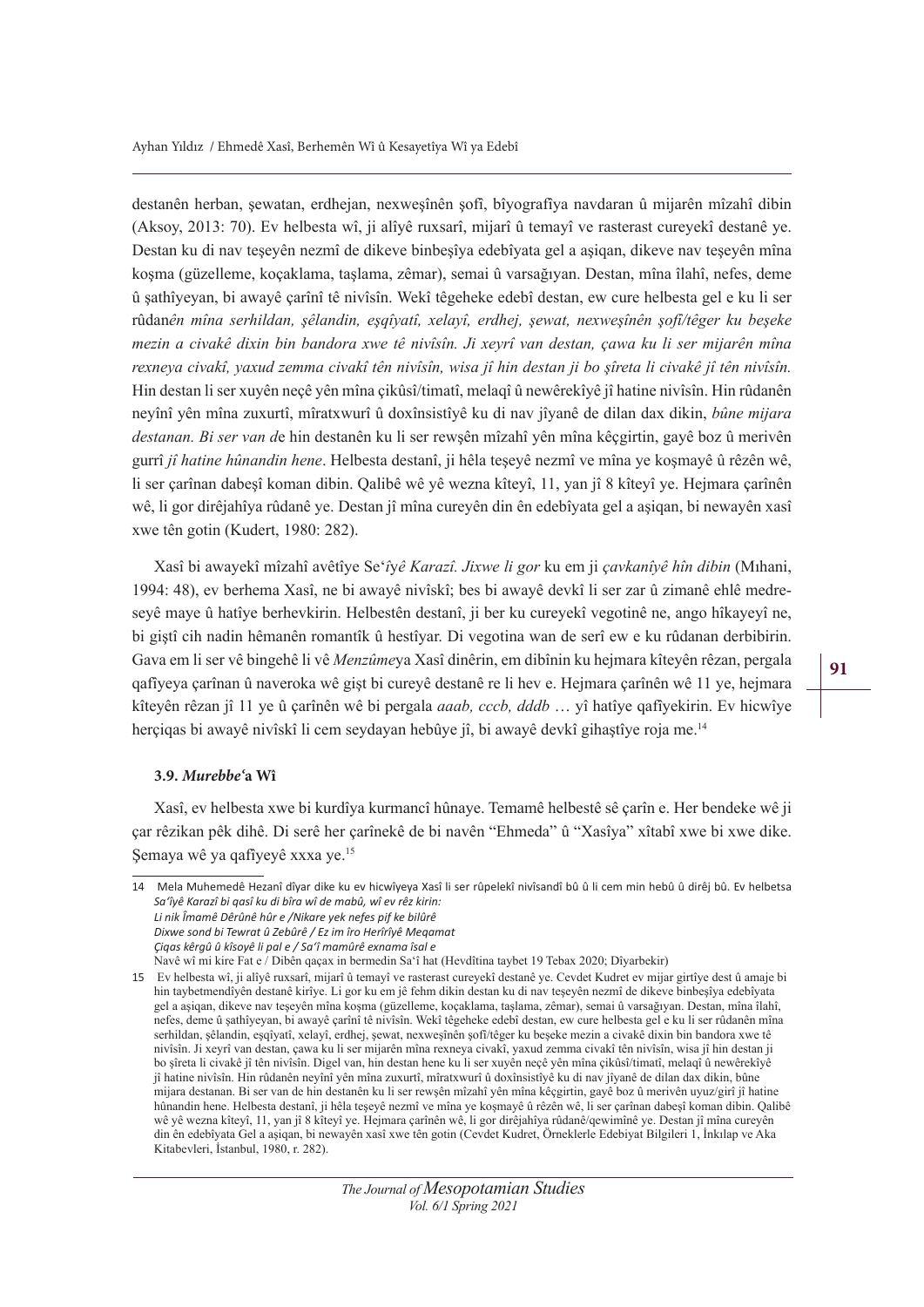#### **3.10.** *K***i***tabu't-Tesdîd b***i Ş***erh***i** *Muxteser***i***'t-Tewhîd*

Xasî ev berhema xwe di sala 1324ê koçî de wekî şerha *Buşre'l-Îbadi fî Îlmi'l-Î tîqadi* ya menzûm, bi awayê pexşan nivîsîye û ji 59 rûpelan pêk tê. Ahmet Erkol li ser vê berhemê, di Sempozyuma Licê de teblîxek pêşkêş kirîye û bi berfirehî li ser xalên wê kûr bûye.

#### **3.11.** *Cengnama Kurd û Ermen*

Li gor ku meriv ji helbesta Cegerxwîn tê digihîje Xasî berhemeke bi vî navî hûnaye. Tiştê ku heye heta niha metnê vê berhemê bi destê me neketîye. Qenaet ew e ku wî ev cengname bi kirdkî/dimbilî hûnaye (Malmisanıj, 1995: 44). Benda helbesta Cegerxwînî:

*Melayê Xasî mewlûda Zazî / Bi zarê zazî çê kirîye ne tazî Cengnama kurd û ermen nivîsî / Wek agir berdî me diîsî* (Cegerxwin, 2014: 152).

#### **3.12.** *Medh***i***yeya l***i** *Ser M***i***hemed Emînê Qeynterî*

Gundekî bi navê Qeynter li ser Hezroya Diyarbekirê heye. Herçiqas bi vî navî gundek li ser Bismilê jî heye, bes dibe ku ev gundê navbihurî, ê li ser Hezroyê be. Li vî gundî camêrekî bi navê *Mihemed (mvn* hebûye. Zemanê ku nangiranî bûye, libek genim du pere bûye jî, vî camêrî taştêyeke mezin bi camêrî daye Seydayê Xasî û wî jî ev medhîye li serê hûnaye. Hindek vê helbestê ku tê bîra M. M. Hezanî:16

*Nanê germ û hingiv û rûnê teze qeymax û dew / Da me qawaltî di Qeynter ne bi xew* Dirhema hinte di par e firotin bê derew / Navê wî Mihemed Emîn Zadehullahu serafen misle gewmin ged wedew<sup>17</sup>

## **1***Helbesta Erebî*

Li gor agadarîyên nava gel Xasî damezirînerê komara nû bi helbesteke erebî rexne kirîye ku ew jî ev beyta jêrîn e (Malmîsanij, 1985: 76):

## Qidwetu'l-etraki turren el-musemma bi'l-Kemal/Kane me'nahu zewalen fî'z-zewalin fî'z-zewal

Ömer Özcan (2013), di nivîsa xwe ya "Vahyeddîn Küfrevî" de behsa hin bîrewerîyên wî dike û ji devê wî radigihîne ku ew digel hevalên xwe diçe zîyareta Bedîuzzeman Emîrdağê. Piştî ku ji mala wî derdikevin polîs wan desteser dike û dibe qereqolê, li wir li ser kincên wan areme dikin. Di deftera cêva wî de hin helbestên erebî, bi taybetî helbesteke muhîm a Şêx Ehmedê Xasî yê Dîyarbekirî heye û di aremeyê de ji destê wan xelas dibe. Xasî di vê helbestê de bi temamî wesfê wî şexsê axirzeman ê ku rutbeya wî mezin e; lêbelê ji hêla manewî ve biçûk e daye.<sup>18</sup>

<sup>16</sup> Hevdîtina taybet digel Mela Muhemedê Hezanî (19 Agustos/Tebax 2020)

<sup>17</sup> Ellahu teala şerefa wî jî mîna wan qewmên zemanê berê zêde bike.

<sup>18</sup> Ji bo temamîya nivîsê bnr. Ömer Özcan, Vahyeddin Küfrevi, sorularlarisale.com/taniyanlarin-dilinden/vayheddin-kufrevi; cevaplar.org/index.php?content\_view=55248&ctgr\_id=91 (tarîxa pêgihaştinê: 21.02.2021)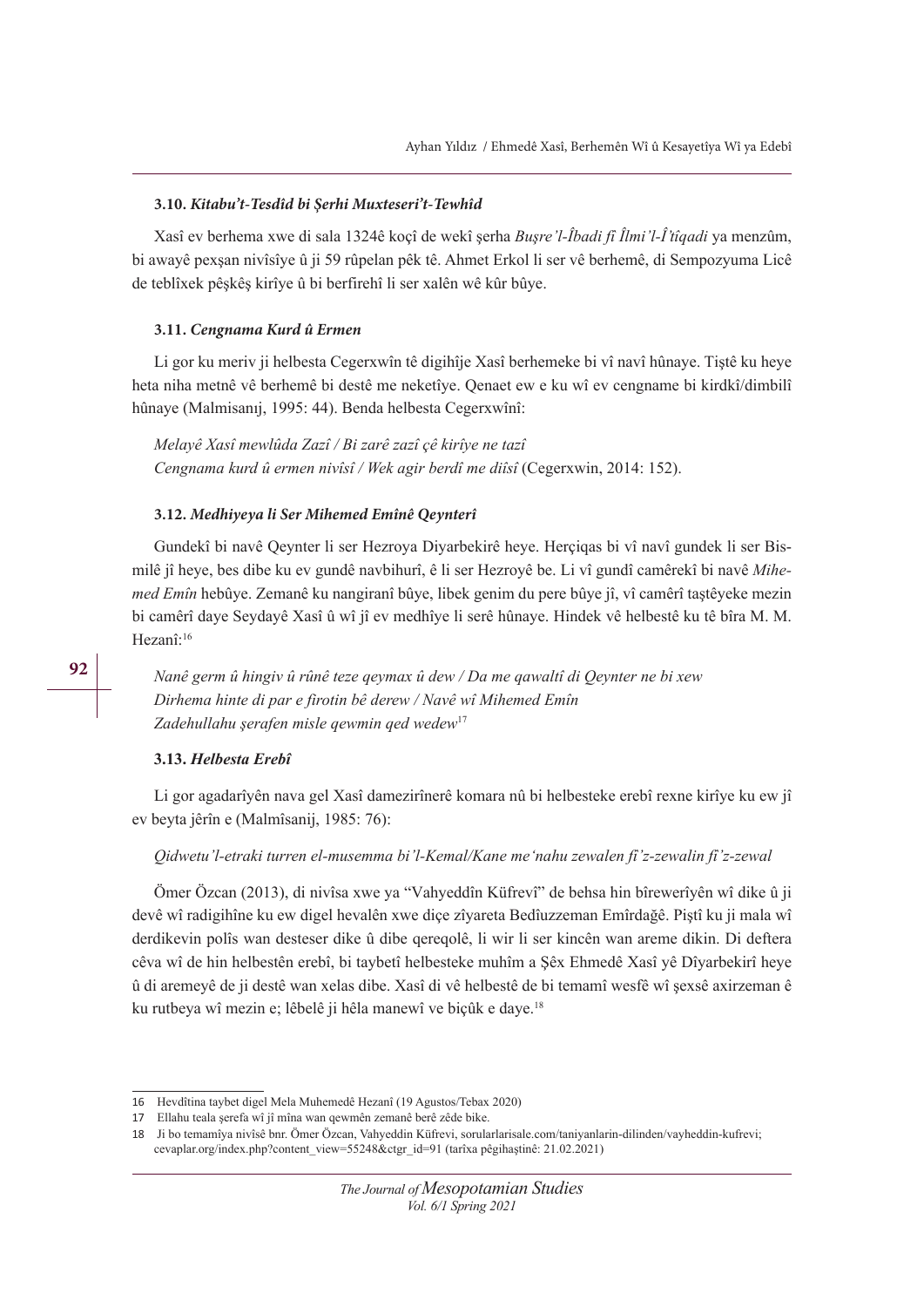# **4. Cîyê Xasî di Biwarê Edebîyatê de**

Ehmedê Xasî li gor daneyên ber destê me, ewiltirîn şaîr e ku *Mesnewîya Mewlûd*ê bi kirmancî/dimbilî nivîsîye û ewiltirîn şairê alim e ku di kevneşopîya cureyê *mulemma*yê de rêzikeke kirmancî, bi ser rêzika erebî, farisî, tirkî û kurmancî ve zêde kirîye. Heger em menzûmeyên wî yên erebî, farisî û tirkî, digel destana wî ya mîzahî ya bi kurmancî bidin hev, em dikarin wan gist bi hev re wekî *Dîwanceyekê* bihesibînin. Nexwe şairê ewil ê edebîyata kirmancî ku xwedî *Dîwance*yekê ye, dîsa dibe Xasî. Ji ber ku Xasî hem bi erebî hem bi tirkî, hem bi kurmancî û hem jî bi kirmancî/zazayî nivîsîye, divê ku meriv cîyê wî yê di nav van edebîyatan da dîyar bike.

# **4.1. Cîyê Wî di Edebîyata Erebî de**

Li gor derfetên îro, berhemên ku Xasî ew bi zimanê erebî hûnane, çar menzûme, pexşan û mulemmayek e. *Kitabu Busre'l-Îbadi fî Îlmi'l-Î'tîaadi. Menzûmetu Esmaillahi'l-Husna. Reddîvyeya Mensûr-Menzûm* û *Reddîvyeya Menzûm.* Ji ber ku berhemên wî yên bi erebî, gişt li ser îlmê Kelamê ne, dibe ku meriv wî wekî edîbekî alim ê vî îlmî bihesibîne û wî di nav ekola nû ya vî îlmî de bihesibîne. Ji ber ku Xasî berhema xwe ya *Kitabu Busre'l-Îbadi fî Îlmi'l-Î tîaadi* û *Menzûmetu Esmaillahi'l-Husna* bi awayê qesîdeyî hûnaye, cîyê wî di nav qesîdenûsîya erebî ya sedsala 19an de heye. Menzûmeya wî ya *Menzûmetu Esmaillahi 'l-Husna* ku qesîdeyeke munacatî ye, dike ku navê wî di nav munacathûnên edebîyata dînî ya erebî de cih bigire. Di edebîyata erebî ya Îslamî de cîyê reddîyeyan gelek mezin e. Xasî bi berhema xwe ya *Reddîvyeva Mensûr-Menzûm* û *Reddîvyeva Menzûm* cîyê xwe di nav vê edebîyatê de jî girtîye. Dibe ku meriv van reddîyeyan wekî meqaleyên îlmî bihesibîne û ev berhem, hem di warê edebîyata tesewwufê de hem jî di warê lîteratura kelamê de xwedî qedrekî mezin in. Wî bi van berhemên xwe li hember fikrên Îbn Teymîyye, piştevanîya fikrên Mewlana Xalid û Îmamê Rebbanî kirîye.

# **4.2. Cîyê Wî di Edebîyata Kurmancî de**

Wisa dîyar e Xasî ew şair e ku cara ewil di terz û teknîka cureyê "destan"ê de "menzûmeyeke mîzahî" bi kurmancî hûnaye. Ji xeyrî Xasî kîjan şairê kurmanc destaneke mîzahî wuha hûnaye, cîyê meraqê ye. Digel vê wî *medhîye*yek jî bi kurmancî hûnaye. Ji *Mulemma*ya wî jî dîyar dibe ku cara ewil wî rêzikeke kirmancî li mulemmayeke ku rêzikeke kurmancî tê de heye zêde kirîye. Bi qasî ku a niha em pê agadar in tu şairekî kurmanc, mîna Xasî mulemme'eke ku ji zimanê erebî, farisî, tirkî, kurmancî û kirmancî/dimbilî pêk hatibe nehûnaye. *Murebbe'*a wî ya kurmancî jî têra xwe bi bîr û boçûnên kelamî/îtîqadî balkêş e. Dibe ku şairên kurmanc bi kurmancî helbesteke wisa hûnabin; bes ev *murebbe'*a Xasî ya bi kurmancî, xwedan cîyekî taybet e.

# **4.3. Cîyê Wî di Edebîyata Zazayî de**

Ehmedê Xasî (1866-1951), pêşengê edebîyata kirdkî ye (Malmîsanij, 1995: 44). Usman Efendîyê Babij (1852-1929) ku 14 salan berî Xasî hatîye dinyayê û 22 salan berî Xasî rehmet kirîye, sala 1901ê *Mesnewîveke Mewlûdî* nivîsîye (Suregê, 2007: 8); lêbelê vê *Mewlûda* Usman Efendî, bi qasî ya Xasî nav û deng nedaye. Cîyê baldarîyê ye ku Mela Ebdulezîz Bekî jî *Dîwanek* daye û wî jî di weqtê xwe de muftîtî kirîye. Mesnewîyên mewlûdan ku di pey Xasî de bi kirmancî/zazakî hatine nivîsîn, kêm zêde dişibin a Xasî. Heta niha şairekî dimbilî ku mîna Xasî mulemme'ek nivîsîbe, hîna em pê ne 'elam/ haydar in.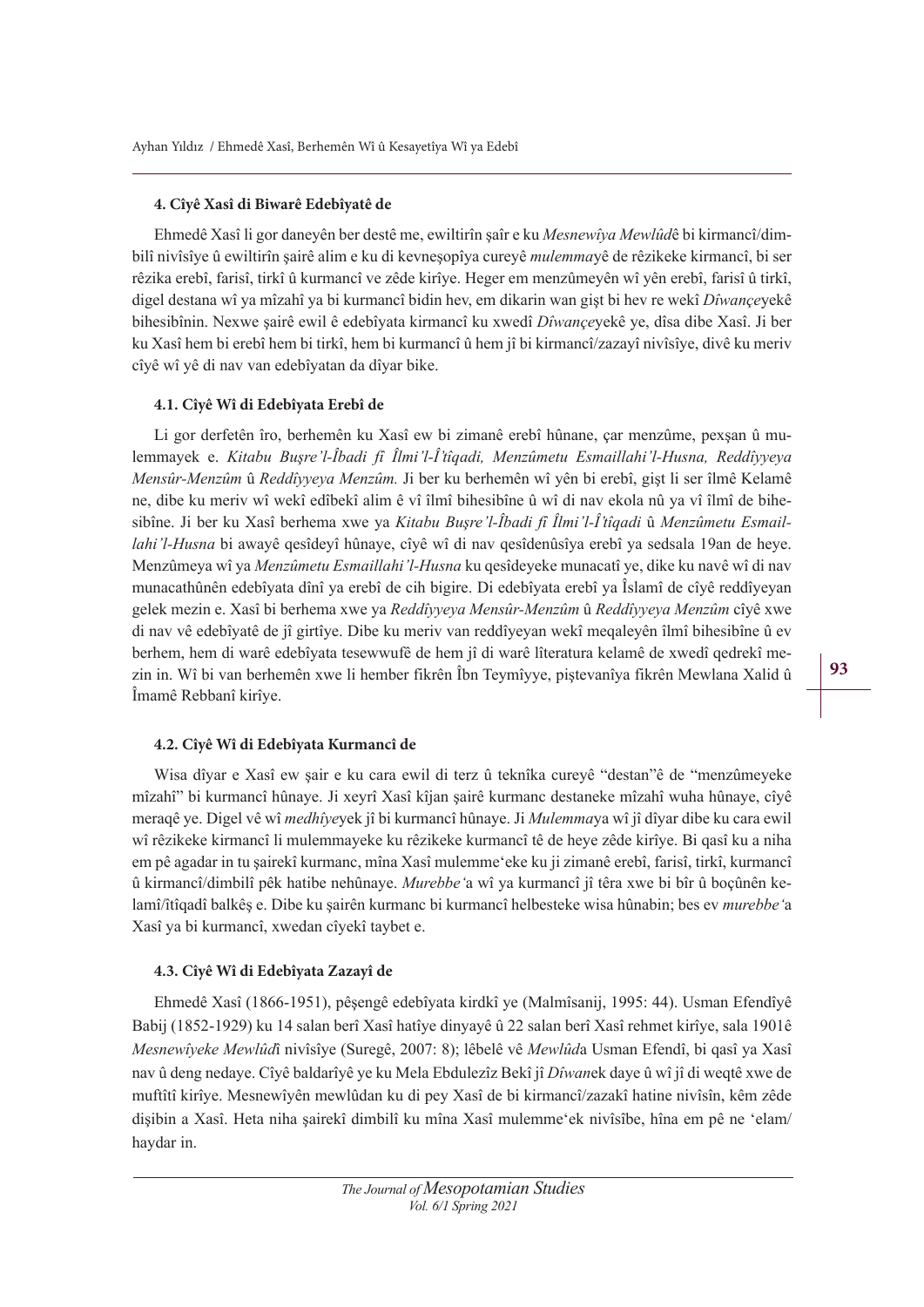### **5. Kesayetîya Xasî ya Edebî û Hunerî**

Xasî ku mesnewîyeke kirmancî, du reddîyeyên menzûm-mensûr û menzûmeyeke erebî, helbesteke destanî ya kurmancî, helbesteke tirkî û mulemmayek nivîsîye, digel pisporîya xwe ya di warê îlimên Îslamî de, wî şarezatîya xwe ya di biwarê edebîyat û hunera van zimanên navborî de jî nîşan daye. Kêş, wezin, qafîye û redîfên helbestên wî, nîşaneyên hostetîya wî ya hunerê ne. Çi di zimanê erebî û tirkî de be, çi jî di kurmancî û kirmancî de be, hûnandina wan rêzên helbestê di nav qalibên wezn û hevdengîya redîf û qafîyeyan de, ne karê her edîb û şairî ye. Ji vê hostetîya wî ya van zimanan dîyar e ku wî çawa hay ji ziman û edebîyata van zimanan hebûye, pê re behremendîyeke hunerî ya astbilind jî hebûye.

Heger haya dîroknasê edebîyata erebî ya Îslamî ji van berhemên Xasî hebûya, helbet wan dê navê wî û berhemên wî jî di nav lîteratura xwe de bi cih bikira. Bi tevî edebîyata erebî, divîya ku navê wî, bi wê helbesta xwe ya tirkî û mulemmaya xwe, di nav antolojîya helbesta tirkî de jî cîyê xwe bigirta. Jixwe ji zû ve ye ku Xasî di nav antolojîya edebîyata kurdî de cîyê xwe yê bijarte wergirtîye. Xasî ku cara ewil mesnewîyeke dînî di edebîyata kirmancî de hûnaye, bûye sembola mewlûdhûnê ewil ê vê edebîyatê.

Li gor ku M. Muhemedê Hezanî<sup>19</sup> radigihîne Xasî bi xwe gotîye ku alimekî wekî Şêx Es'ed li vî welatê me tuneye. Xasî, gelek caran çûye ji xwe re di dîwana vî Şêxî ya zemanê berê de rûniştîye û hilma manewî ya Şêxî hildaye û gotîye ku min piranîya nivîs û helbestên xwe ji ber keşûhewaya berhemên wî girtine.

## **6. Kesayetîya Xasî ya Îlmî û Tesewwufî**

Mela Ehmed, digel fêrkarîya dînî, perwerdeya tesewwufî jî girtîye û gihaştîye payeya xelîfetîyê. Xasî, perwerdeya xwe ya tesewwufî li cem şêxê Neqşebendî Şêx Ebdulqadirê Hezanî temam kirîye û jê xelîfetî wergirtîye Xasî, bûye xelîfeyê Şêx Evdilqadir (Tarînî, 2016: 10). Ji ber kar û barên îlmî, wî mirîd li dora xwe necivandine. Xasî, di serdema xwe de li hember alîgirên partîyeke sîyasî ku waizekî wan hewla tefsîra Qur'anê li gor berjewendîyên xwe kirîye, dijberî kirîye û tefsîra rasteqîn a ayetê dîyar kirîye. Ev helwesta wî ya alimane, çawa ku delîlê rewşenbîrîya wî ye, alimtîya wî ya di îlmê Tefsîrê de jî nîşan dide. Tiştê ku di biwarê alimtîya wî de balê dikêşe, hişyarî û hessasîyeta wî ya li pêşberî îlmê Kelamê ye jî. Wî berhemên xwe yên edebî jî girtîye bin xizmeta vî îlmî. Giranîya berhem û xebatên Xasî li ser îlmê Kelamê ye.

#### **Encam**

Ehnedê Xasî çawa ku edîbekî ziman û edebîyata kirmancî/dimbilî ye, herwisa jî wî di warê ziman û edebîyata erebî, farisî, tirkî û kurmancî de jî berhemên edebî-zanistî nivîsîne. Di qada mulleme'ê de ku cara ewil digel rêzikên zimanê erebî, farisî, tirkî û kurmancî, rêzikeke dimbilî jî hûnaye, Xasî ye. Di berhemên Xasî de giranîya zimanan serê ewil dimbilî, peyre zimanê erebî, peyre kurmancî, peyre zimanê tirkî û di pey van de zimanê farisî ye. Xasî *Mewlid* bi dimbilî; berhemên xwe yên din ên kelama Îslamê gişt bi zimanê erebî, du helbest bi kurmancî, helbestek bi tirkî û digel ku bi destê me neket jî, yek bi farisî hûnaye. Reddîyeya wî ne tê de, hemû berhemên wî yên bi van zimanan bi awayê

19 Hevdîtina taybet digel M. M. Hezanî, 19ê Tebaxa 2020î, li Diyarbekirê.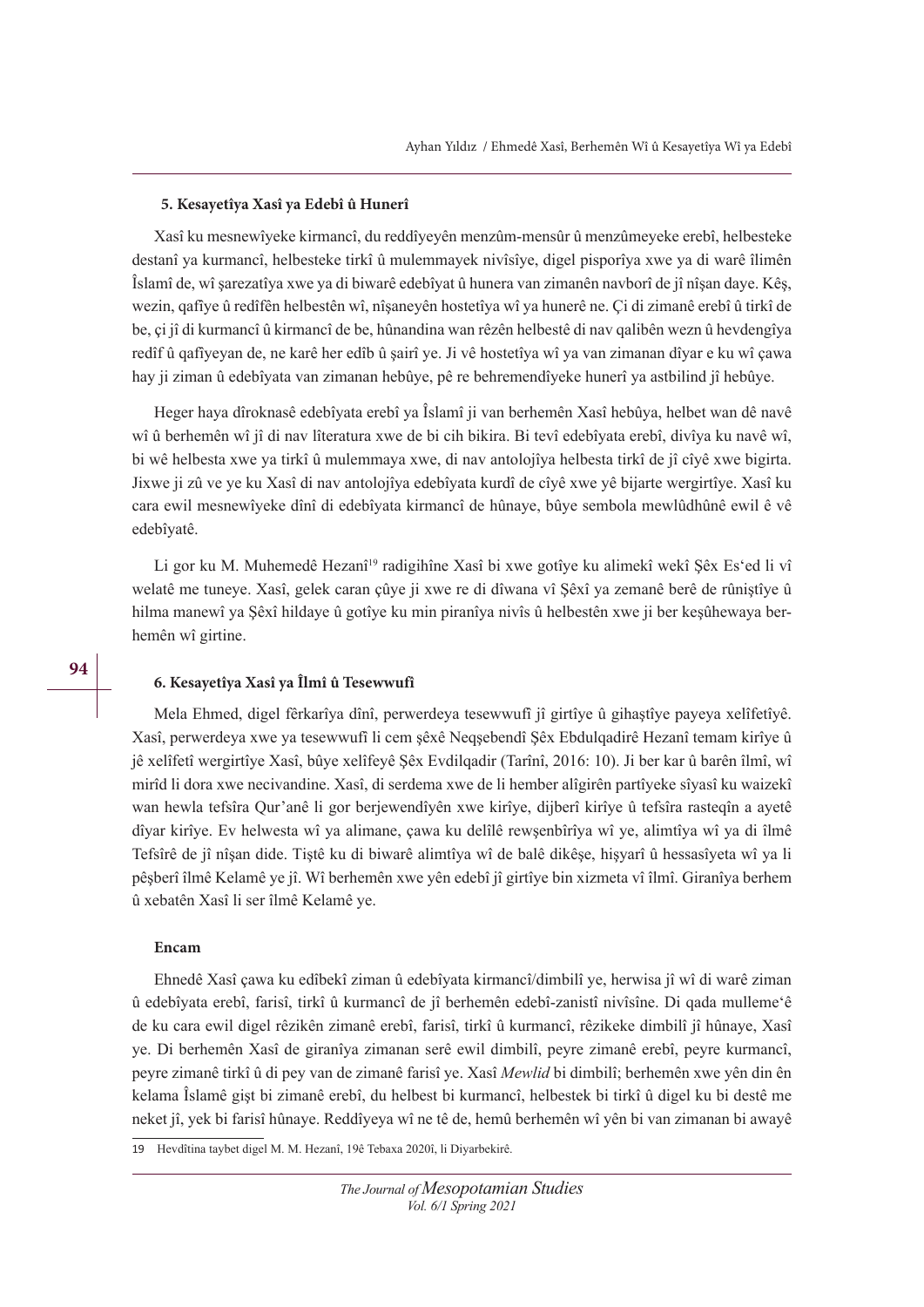nezmî ne. Ji ber van egeran heqqê Xasî heye ku digel edebîyata erebî, di nav antolojîya edebîyata tirkî û kurmancî de jî cîyê wî bihe çêkirin.

Xasî çawa ku di îlmên klasîk ên medreseyên serdema xwe de gihaştîye asta bala û bilind a muderristî û muftîtîyê, di biwarê îlmê tesewwufê de, li ser sopa Terîqeta Neqsebendîtîyê gihaştîye pile û payeya xelîfetîyê. Herçiqas Xasî di serdema xwe de bi şarezatîya xwe ya fiqihnasîyê de nav û deng dabe jî, wî herî zêde giranî û girîngî daye îlmê kelamê û herî zêde di vê biwarê de berhem nivîsîne. Di îlmê kelamê de Xasî li ser şopa mezhebê îtîqadî yê Şafiîyan Eş'erîtîyê meşîyaye, di vê rêyê de xebitîye û bi hemû hêz û şîyana xwe, ji bo parastina fikir û nêrînên alimên kelam ên vê şopê, bi berhemên xwe berevanî kirîye. Ji ber van egeran heqqê Xasî heye ku di rabirdûya dîrokî ya îlmê kelama Eş'erîtîyê de cih jê re bihe veqetandin û di kitêb û tehsîla îlmê kelama Îslamê de fikir û nêrînên wî jî cîyê xwe bibînin.

Xasî di wextê xwe de li hember rûdanên civakî û sîyasî yên serdema xwe xemsar nemaye û li gor taqeta xwe, fikir û ramanên xwe bi awayekî asoazad û helwesteke alîmane, li dijberî rayedarên wê hingê derbirîye û di vê rêyê de dev ji karê fermî yê dewletê berdaye. Ji ber vê helwest, reftar, bizav û tevgera xwe, ew tûşî tehde, sirgûn û zindanîbûnîyê bûye. Berhemên wî neçapkirî mane, bi rehetî negihaştine serdema me û hinek jê wenda ne.

# **Çavkanî**

Adak, A. (2013). *Destpêka Edebîyata Kurdî ya Klasîk*. İstanbul: Nûbihar.

Aksoy, H. (2013). Türk İslam Edebiyatında Nazım Şekilleri. H. A. (Edt.) içinde, Türk İslam Ede-*Ei\atÕ* Ankara: Anadolu Üniversitesi Yayını.

Beg, M. E. (2012). *Dîroka Kurd û Kurdistanê*. İstanbul: Avesta.

Bîrsinî, V. (2001). 1919 Sürgünleri. *War*, 98-102.

Dağılma, İ. (2015). Ahmedê Xasî'nin Hayatı ve Mevlid Adlı Eserinde Tema. *Bingöl Üniversitesi* Yaşayan Diller Enstitüsü Dergisi, 126-127.

Demir, Y. (2014). Ji Begê Kurdan Begê Dimilî. *Kelhaamed*, 44.

el-Gazzalî, E. H. (2000). *Tehafütü'l-Felasife -Filozofların Tutarsızlığı, (Eleştirmeli Metin Çeviri: Mahmut Kaya-Hüseyin Sarıoğlu).* İstanbul: Klasik Yayınları.

Erdem, H. (2017). İlkçağ Felsefesi Tarihi. Konya: Hü-Er Yayınları.

Erdemci, C. (2014). Ehl-i Sünnet Kelamı. C. Karadaş içinde, *Kelama Giriş*. Eskişehir: Anadolu Üniversitesi Açıköğretim Fakültesi Yayını.

Erkol, A. (2008). Seyda Ahmed el-Hassi ve Kitabu't-Tesdid bı Şerhi Muhtaseri't-Tevhid İsimli Eseri. *Dünden Bugüne Lice Sempozyumu* (s. 345-356). Lice: Mardin Artujlu Üniversitesi Yayınları .

Gölcük, Ş. (2012). *Kelam Tarihi*. Konya: Esra Yayınları.

Güneş, K. (2014). İlk Dönem Kelami Şahsiyetler. C. K. (Edt.) içinde, *Kelama Giriş* (s. 56).

Eskişehir: Anadolu Üniversitesi Açıköğretim Fakültesi Yayını.

Han, S. (2016). *Tevarih-Şeref Han (Mutercim: Şem'î); Inceleme: Adnan Oktay*. İstanbul: Nûbihar. Tarînî, M. B. (2016). *Şêx Evdilqadirê Hezanî*, Diyarbekir: Lîs.